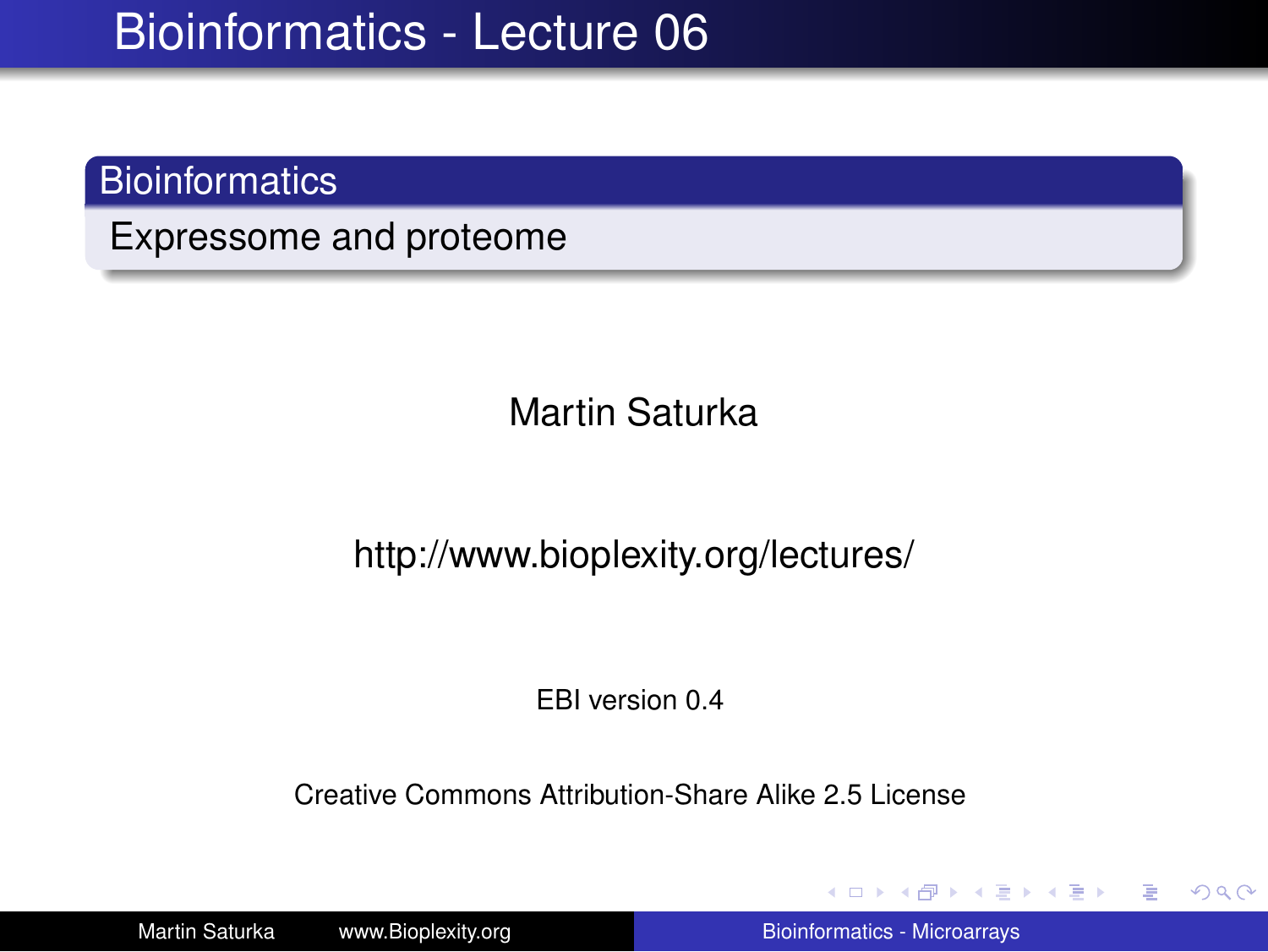## Microarray experiments

Gene expression microarrays. Protein chips. Basic algorithms.

- Experimental layouts, expression chip technics.
- Data extraction and visualization, linear methods.

### Main topics

- DNA chips
	- expression, SNP, CGH microarrays
	- data normalization
- o new chip technics
	- immunoglobulin microarrays
	- cell microarrays
- **•** Data visualization
	- PCA, SVD, factor analysis
	- multidimensional scaling

 $290$ 

重き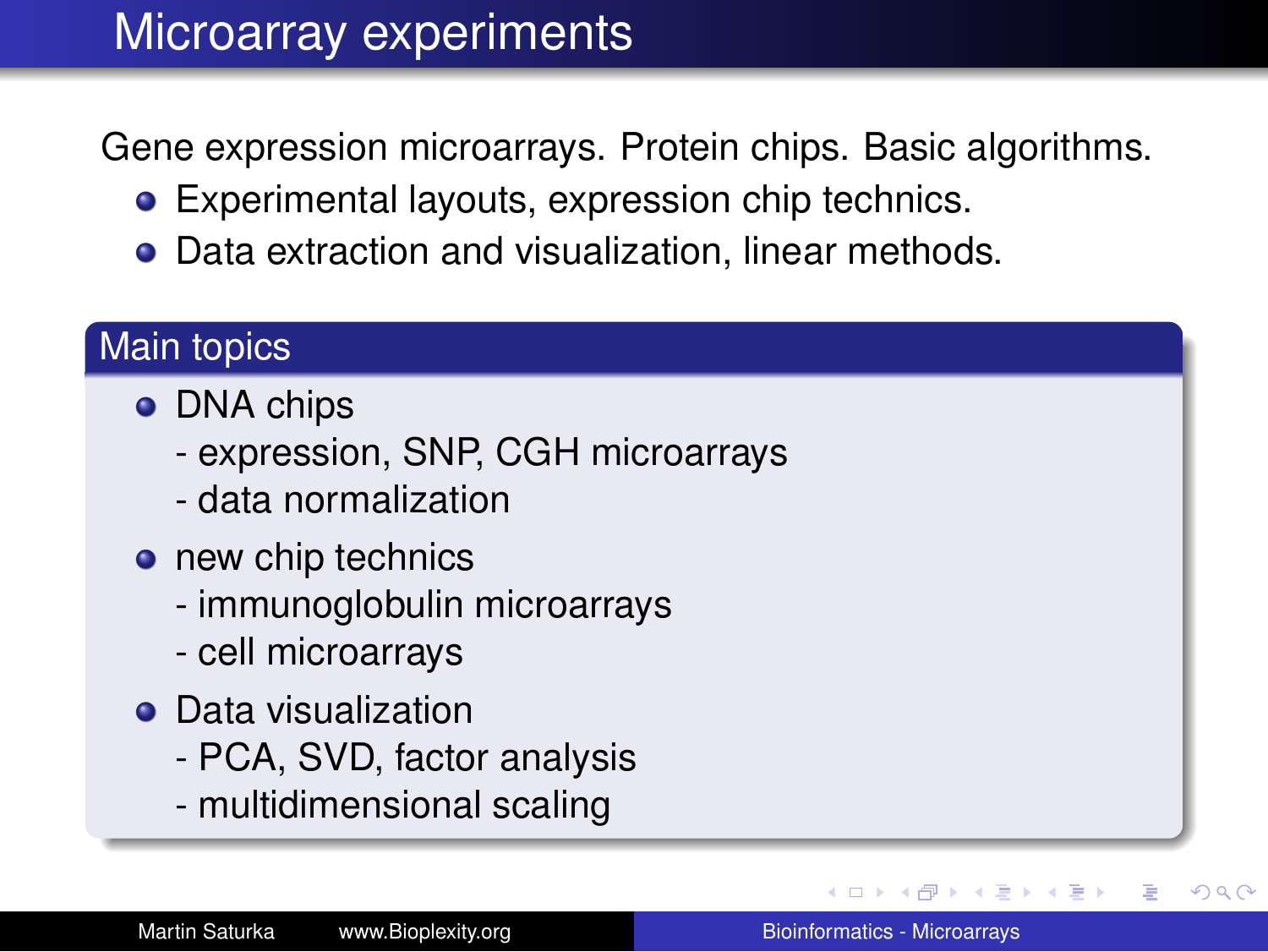### Tissues

differences in gene expression and protein pathways

homeostasis - cellular differentiation

- o gene expression
	- transcription regulation: inhibition, activation
	- mRNA processing
- protein pathways
	- localization, modification, degradation
- $\bullet$  cell signaling
	- receptors: membrane, intracellular
	- quorum sensing

K 何 ▶ K ヨ ▶ K ヨ ▶

B

 $QQ$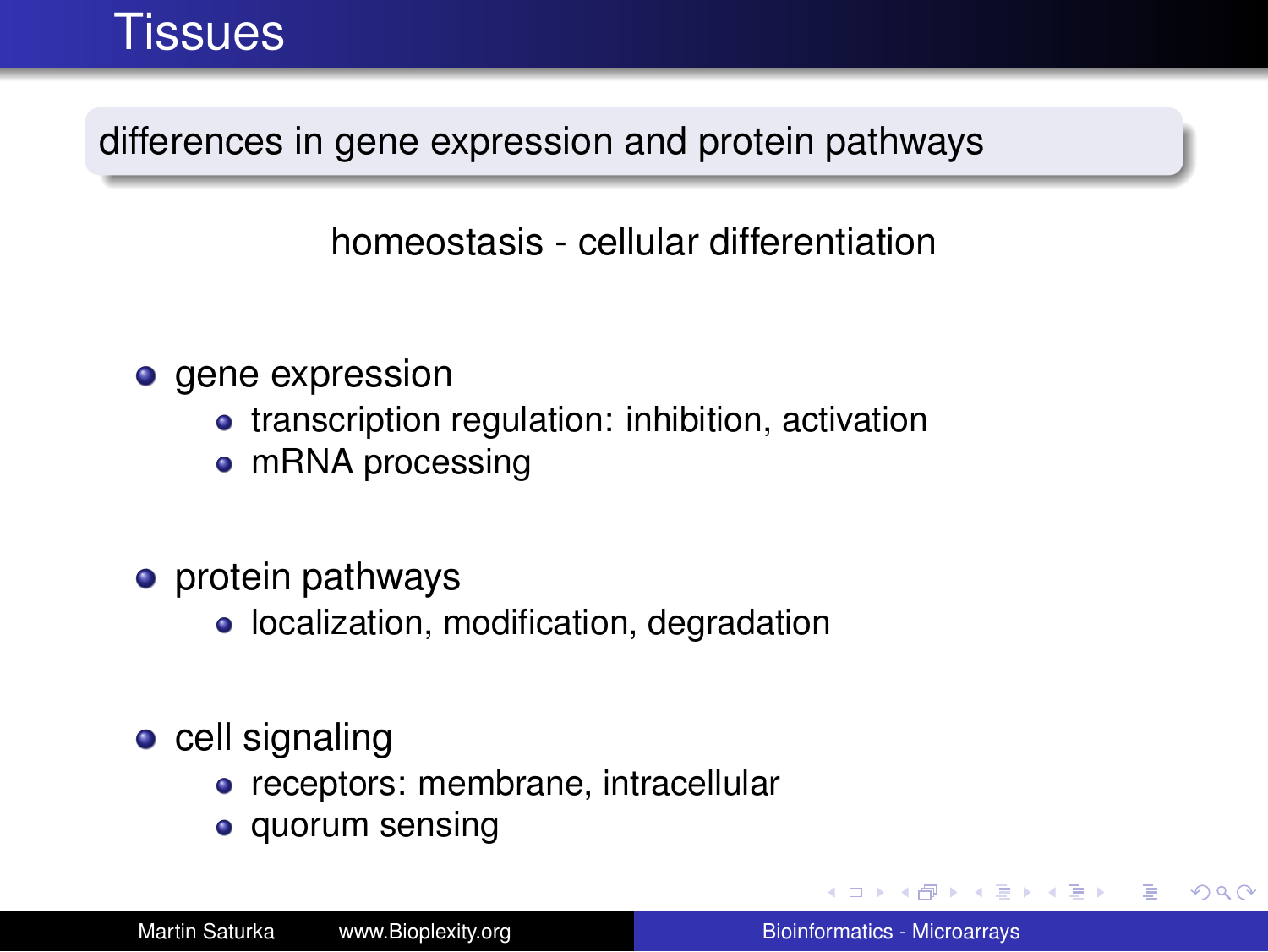## Expression regulation detection

#### levels of gene expression, protein concentrations

#### • mRNA expression

- expression microarrays
- **•** chromatin immunoprecipitation

#### • protein content

- protein chips
- chromatography
- 2D-electrophoresis
- mass spectrometry  $\bullet$

4 重っ

 $QQ$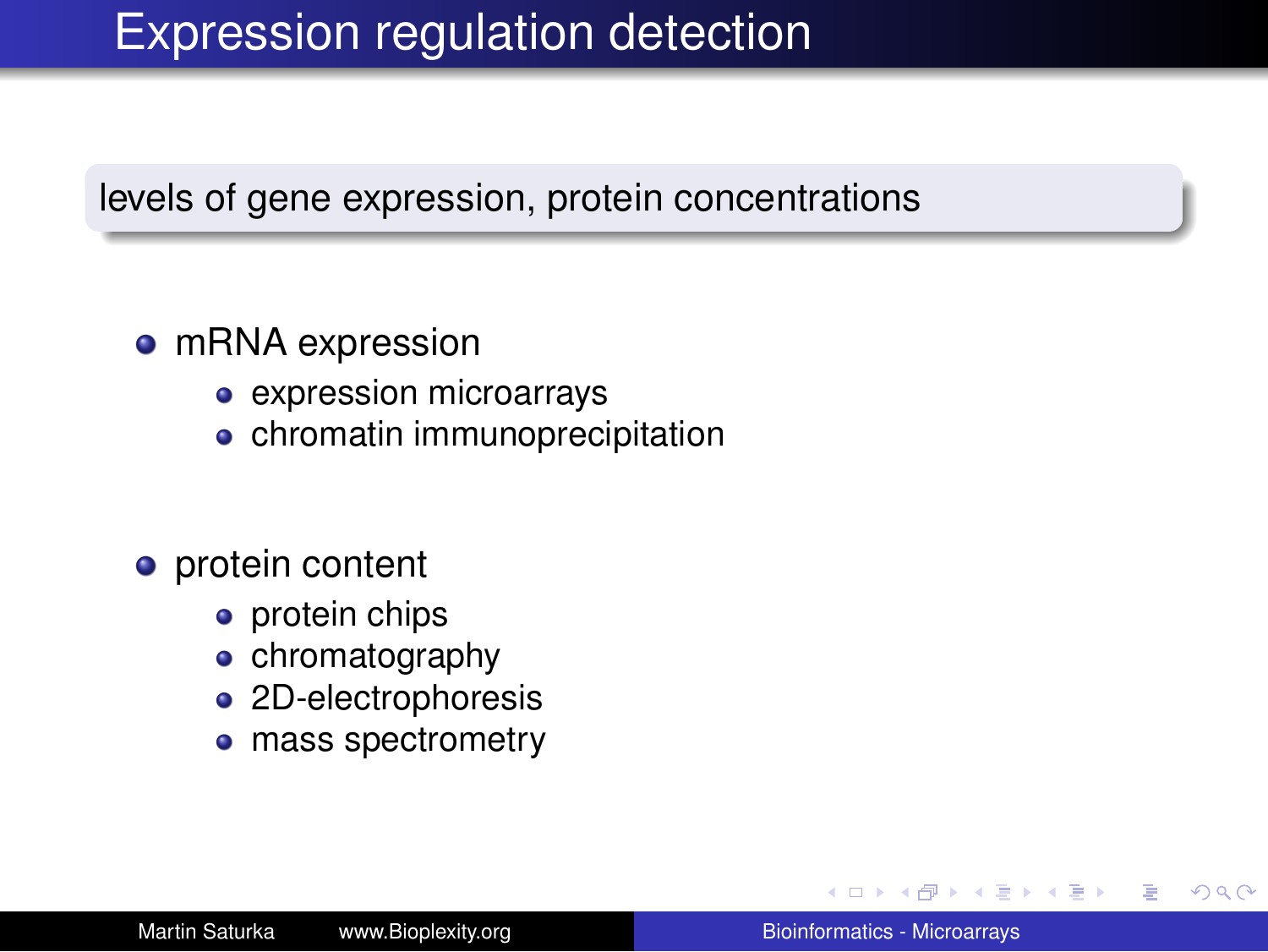# Expression microarrays

standard chip layouts

- a plate with an amount ( $\approx$  10<sup>4</sup>) of spots
- each spot with a probe oligonucleotides
- hybridization with colored target cDNA
- **•** fluorescence detection
- two channel chip two target mixture
	- green spots: control DNA, red spots: sample DNA
	- yellow / black spots: both / neither targets
- one channel chip one sample solution
	- usually more spots for a single target with exact and one-mismatch probe DNA oligos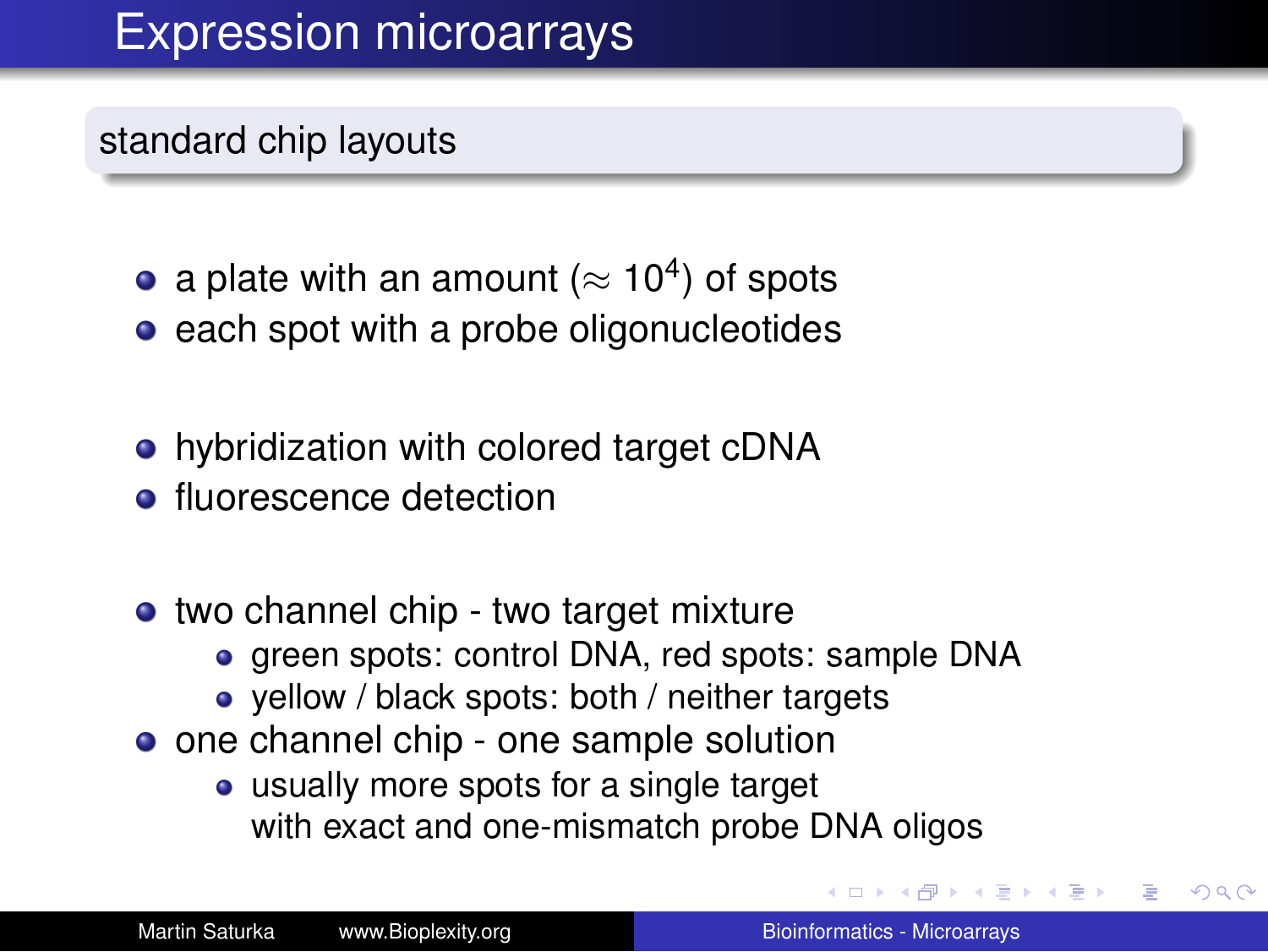#### usually: targets are the sequences of investigated tissues

- tissue separation
	- appropriate specific technics
- mRNA extraction
	- polyA tail based isolation
- cDNA polymerization
	- mRNA to cDNA reverse transcription
	- nucleotides with color markers
	- laser excitation for detection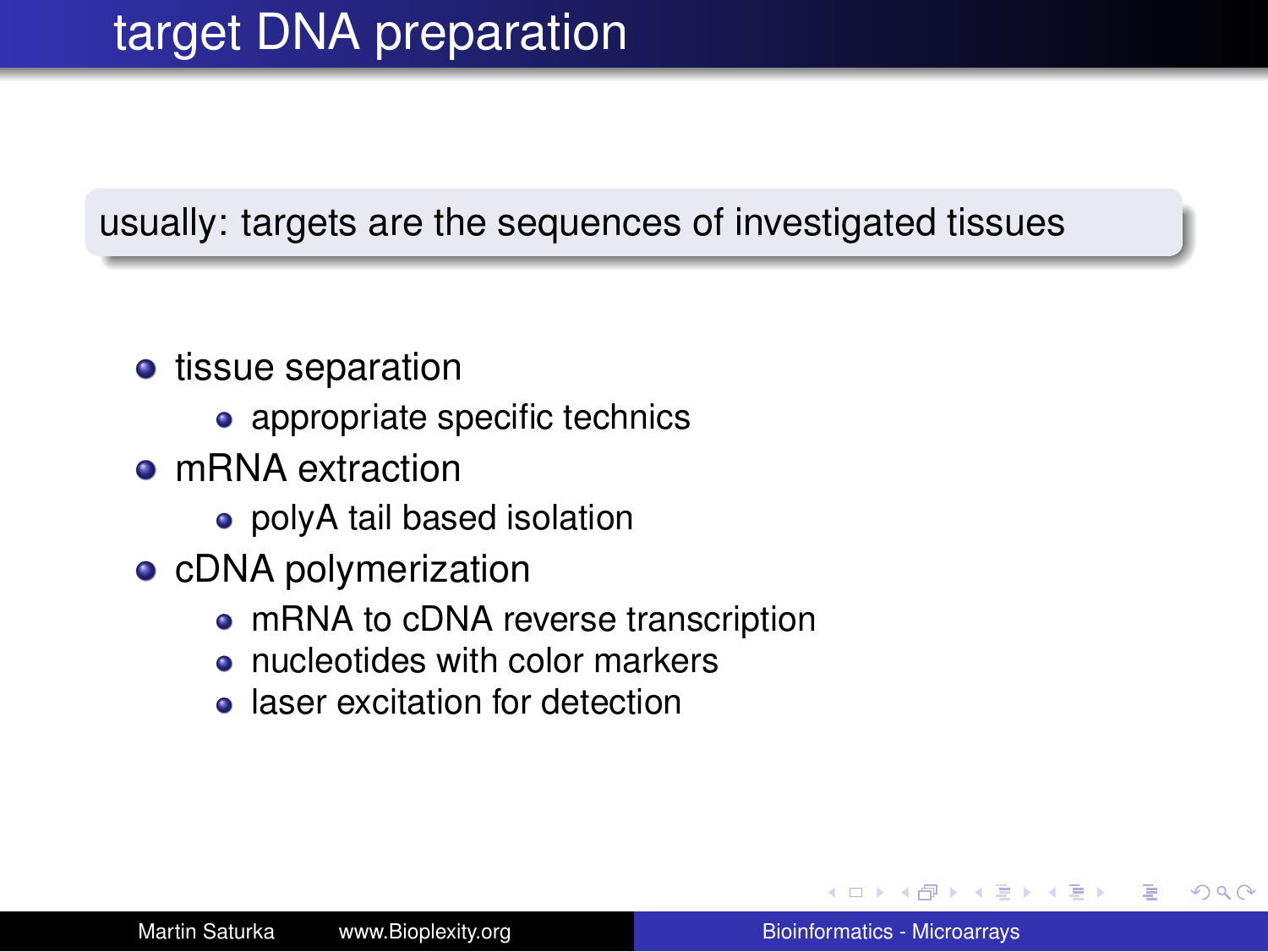### Probe characteristics

probe / support oligos the ones attached prior to the chips

necessary high target hybridization but low cross-hybridization

- **•** possible oligos for a two-channel chip
	- probe length 50  $\pm$  4 bases
		- **•** length of 25 bases for a one-channel chip
	- GC content 40% to 60%
	- secondary structure avoiding
		- without 4 subsequent G bases (or four C bases)
		- without palindromic sequences longer than 7 bases
	- without splicing site sequences
	- melting point 52.4  $\degree$ C  $\pm$  4.0  $\degree$ C
	- homology to other targets
		- up to 75% to any other gene
		- up to 14 bases continuous match

 $2990$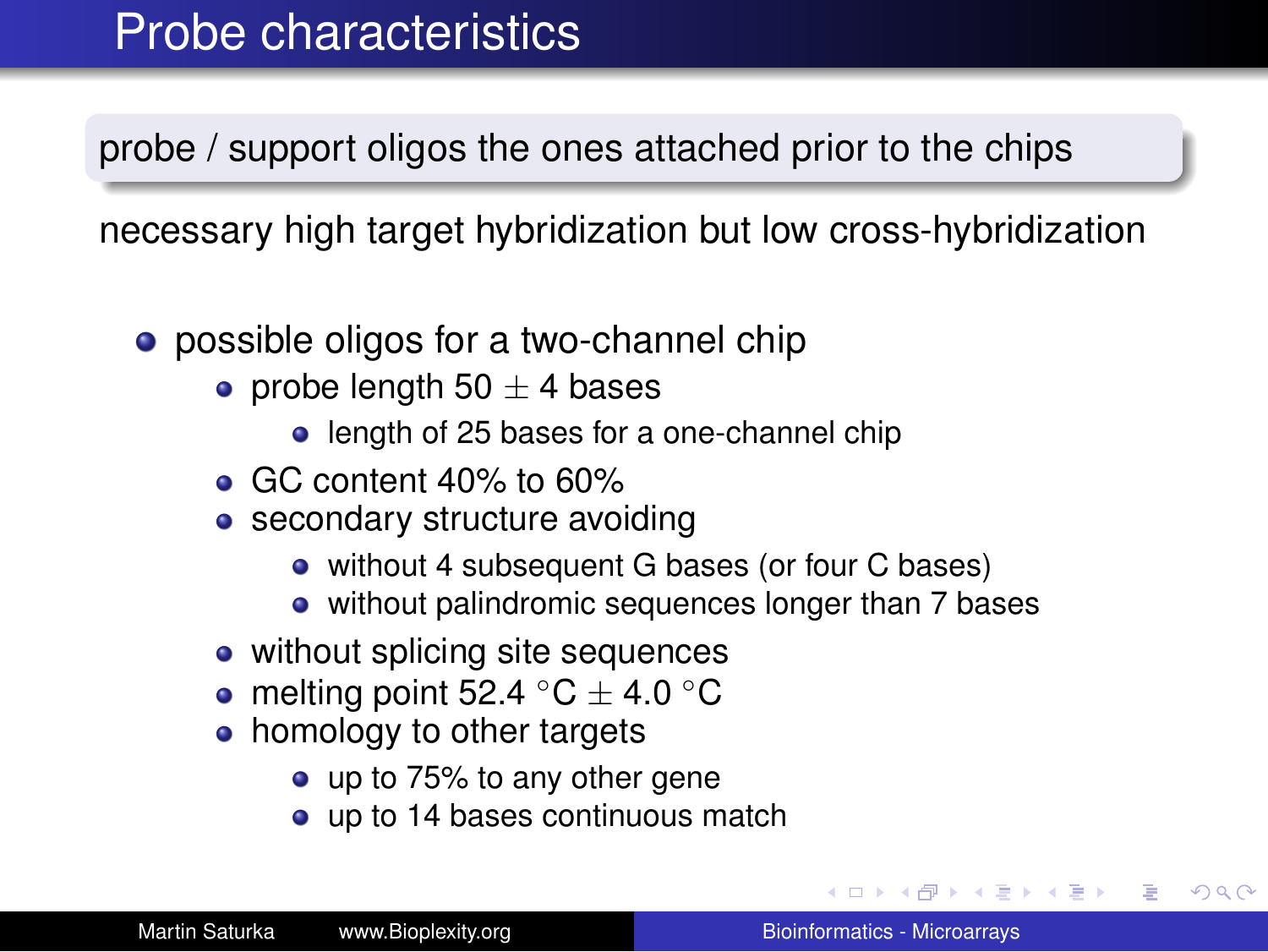# Alternative approaches

microarrays are under continuous development

- standard approaches
	- solid chips
		- **•** pre-synthesized or in-situ (short) probes
		- close high-intensity spots problems
		- photobleaching problems
- **•** fluid arrays
	- beads with multiple copies of target DNA
	- fluorescence based separation
	- retention of over/under-expressed sequences
- quantum dots
	- microspheres with target DNA and specific QD
	- deposition on multiple fibred plates
	- detection of specific (bar-code) signals

す重き。 B  $QQ$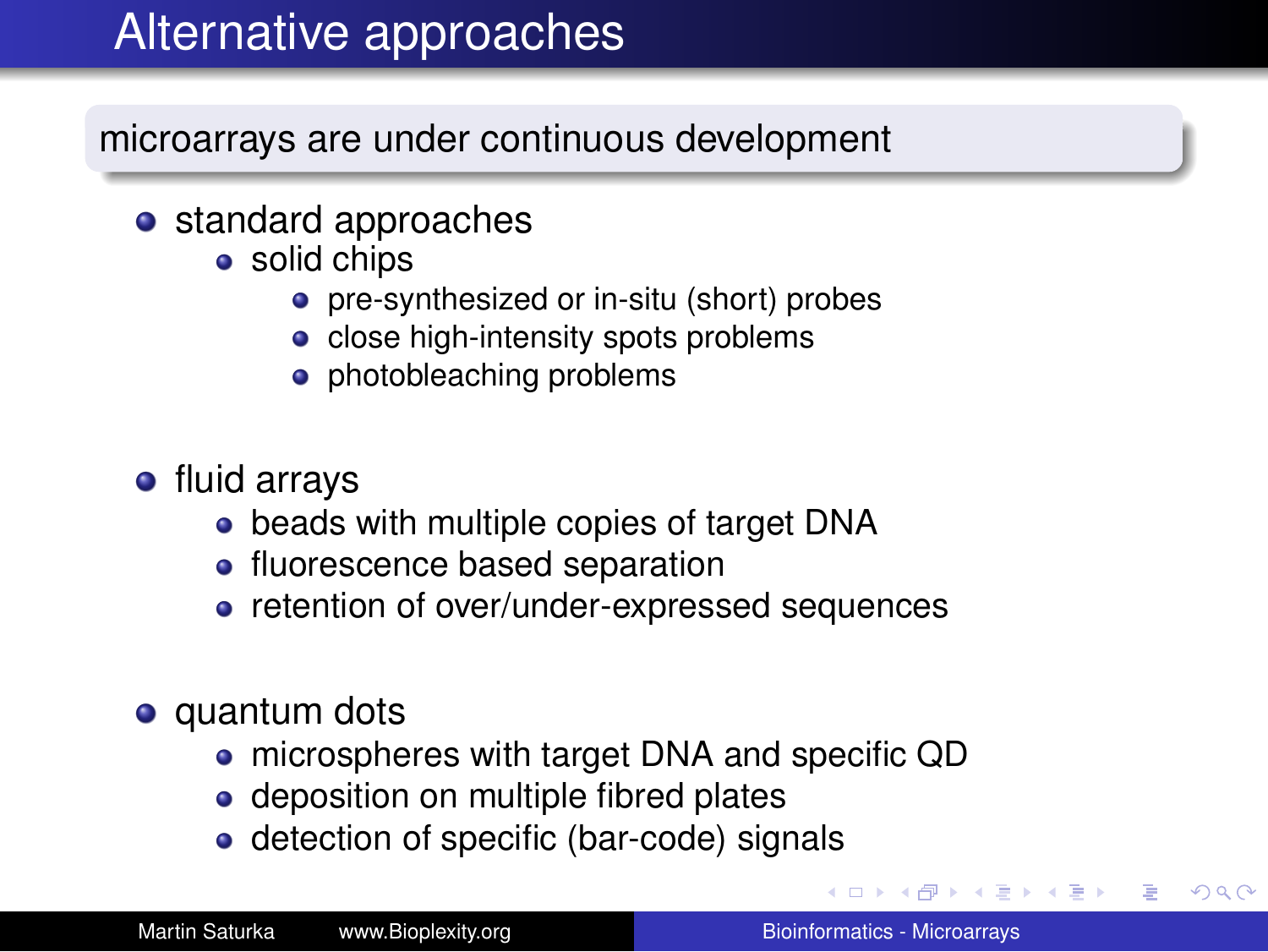# Other DNA microarrays

#### variations in chromosomal DNA composition

### • SNP microarrays

- parallel mutation detection
- for genetic diseases detection
- polymorphism characterization

### CGH microarrays

- comparative genomic hybridization
- with large probes on microarrays
- gene copy changes, genomic gains / loses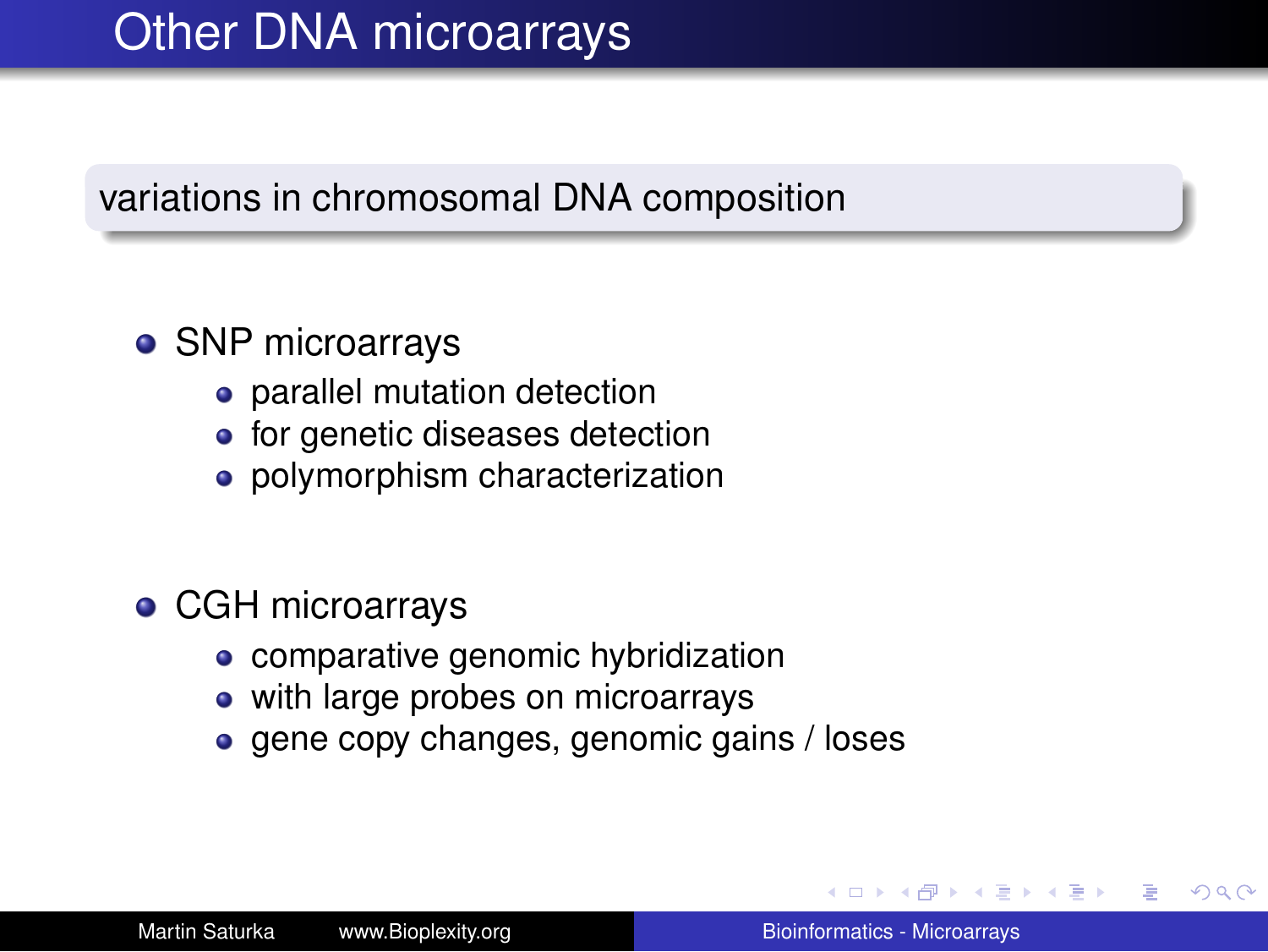### Mass spectroscopy

- mass-charge ratio measurement
	- protein (set) separation
	- protein backbone breaking
	- **•** fragment ions acceleration
	- **•** tandem method
		- (large) fragments and their subfragments
- signal data processing
	- comparison to database data
	- spectral alignment
		- 0-1 sequences of peaks
		- comparison of such two sequences
		- dynamic programming alignment
	- protein reconstruction
		- graph: nodes masses, edges mass loses
		- best path (least noise) through the graph
- usage
	- protein modification detection
	- protein content identification
	- (poor) protein sequencing

**K ロ ▶ K 何 ▶ K ヨ ▶ K ヨ ▶** 

÷.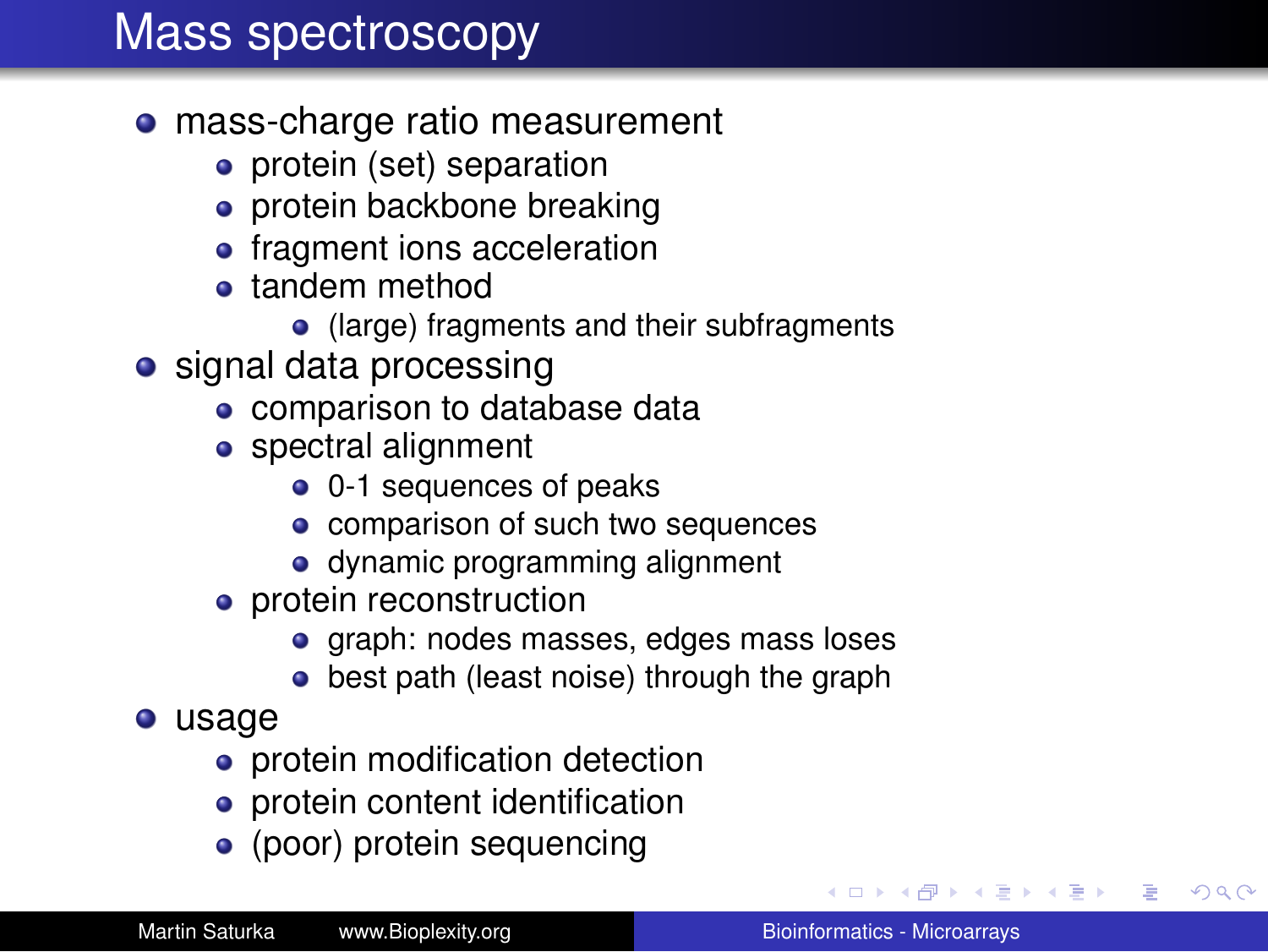## Protein chips

- **•** protein activity measurement
	- spots with attached proteins
	- substrate deposition
	- reaction product measurement
- **o** protein interactions
	- spots with attached proteins
	- deposition of molecules of interest
	- **o** detection of bound molecules
- antibody microarrays
	- immunoglobulin-recognition based methods
	- spots with antibodies
	- deposition of antigens
	- deposition of (biotinylated) detection antibodies
	- deposition of respective labeled molecules

4 <sub>伊</sub> ) 4

 $2990$ 

→ 重 トー G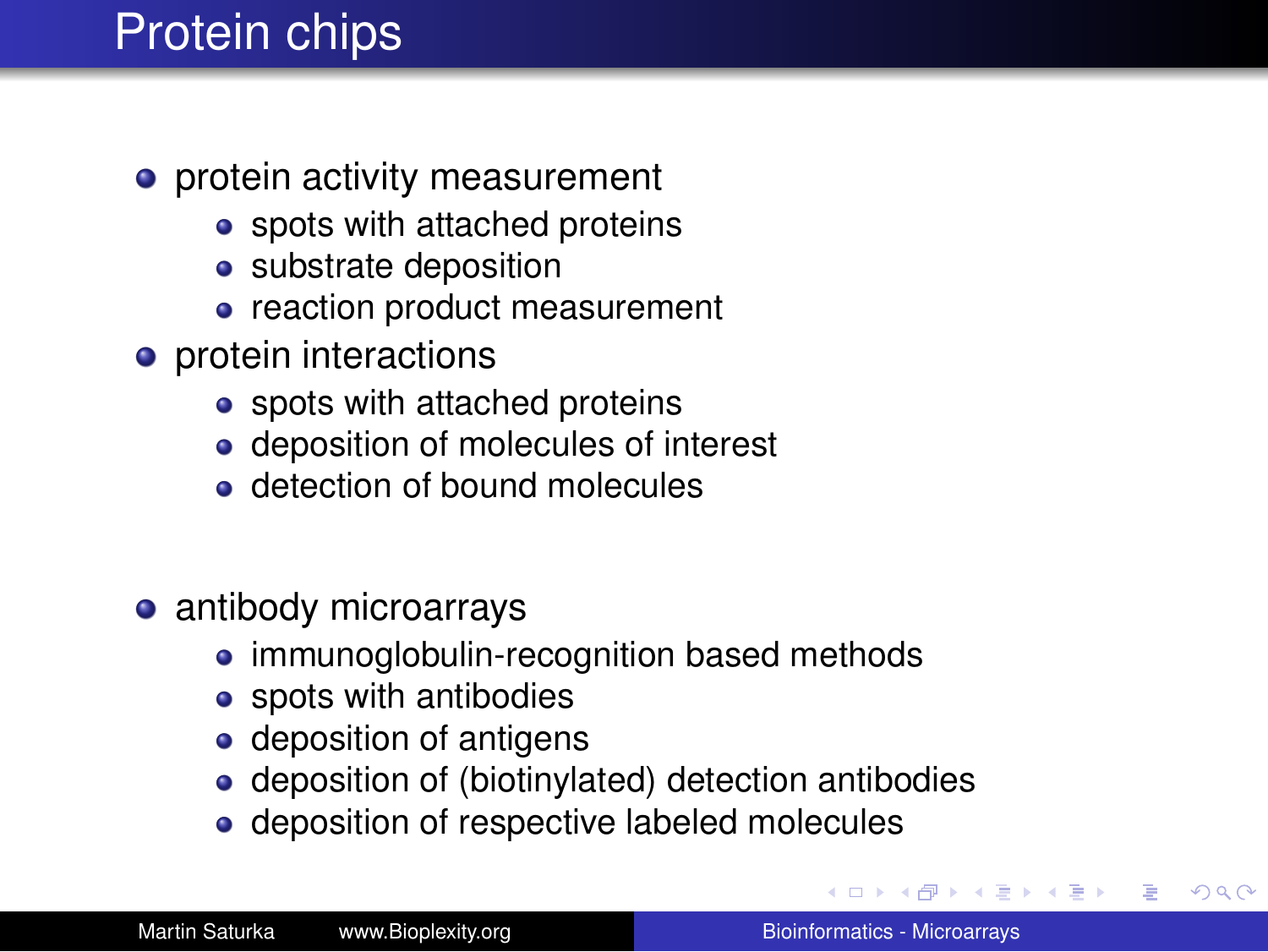## Cell arrays

- cells grown on glass substrate
	- **•** possibility to take up lipid-NA complexes
	- influation of nucleic acid part of the complexes
- lipid-DNA complexes
	- transfection *in-situ*
	- ectopic expression analysis
- lipid-RNA complexes
	- RNA interference microarrays
	- loss-of-function (reverse genetics) chips
	- dsRNA / shRNA based silencing
- tissue microarrays
	- array of tissue cores for a histological analysis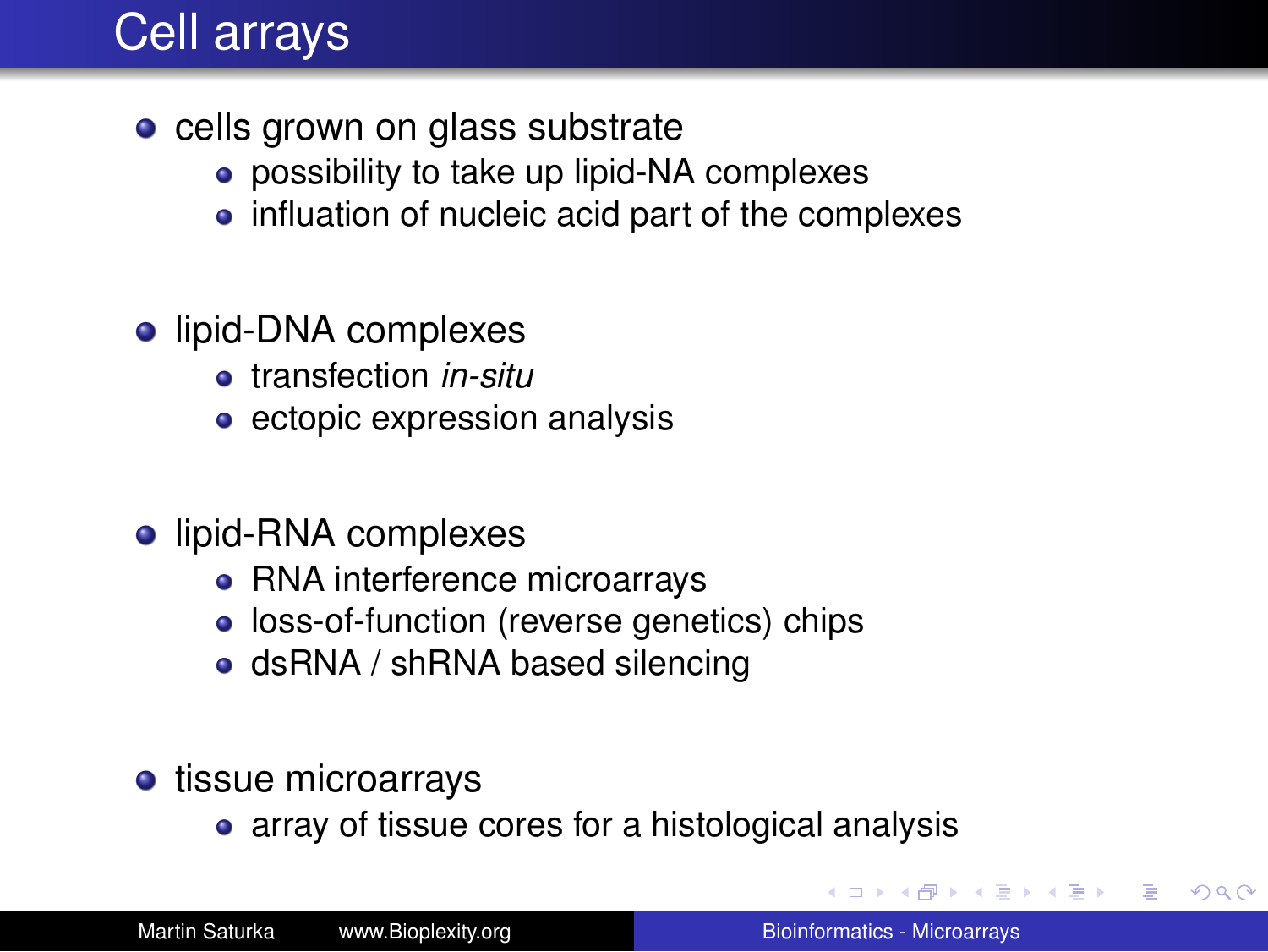# Other analysis methods

various high-throughput methods emerging

### • carbohydrate detection

- **•** protein glycosylation characterization
- antibodies against specific carbohydrates
- cellular surface characterization
- for developmental biology, immunology, etc.
- SPR biosensors
	- surface plasmon resonance
		- thin film of a metal (gold) as the surface
		- light coming under internal reflection conditions
		- photons interact with free electrons of the layer
	- **mass concentration influences the resonance**
	- one interactant attached to the sensor surface
	- **•** molecular interaction measurement

 $290$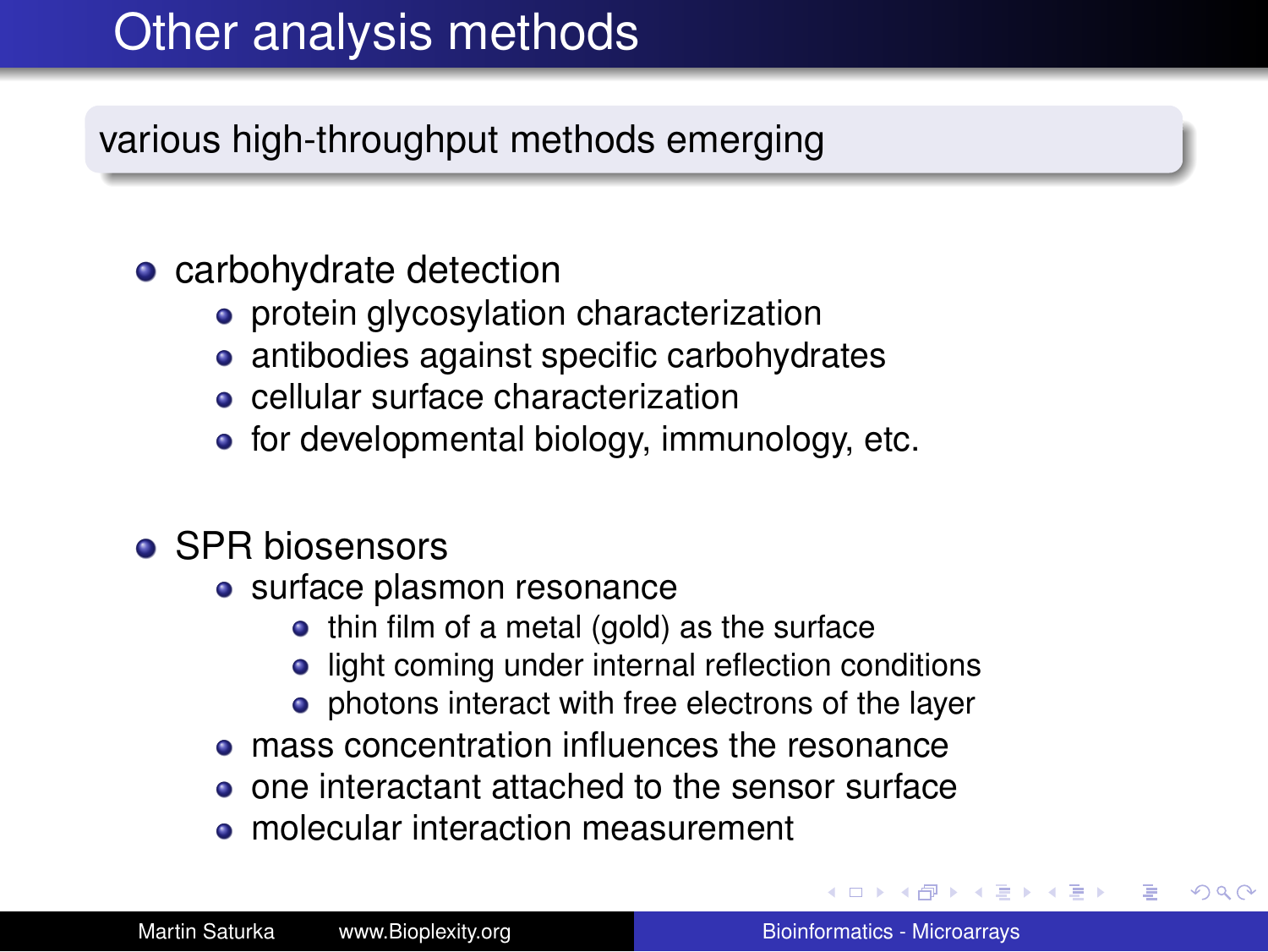# Experimental data

many experiments - a lot of data

- **•** interval data
	- usually lognormal-like distribution
	- first, make ratios against reference values with subsequent making logarithms of the values
	- frequent multiple checks
		- p-value corrections necessary
- **e** data modifications
	- **e** data corrections
		- other gene signals interference
		- to subtract signal caused by other genes
	- data normalization
		- to standardize data across experiments
		- experimental conditions affect absolute values e.g. longer hybridization time means greater signals

(ロ) (伊) (日)

 $\leftarrow \Xi \rightarrow$ 

 $QQ$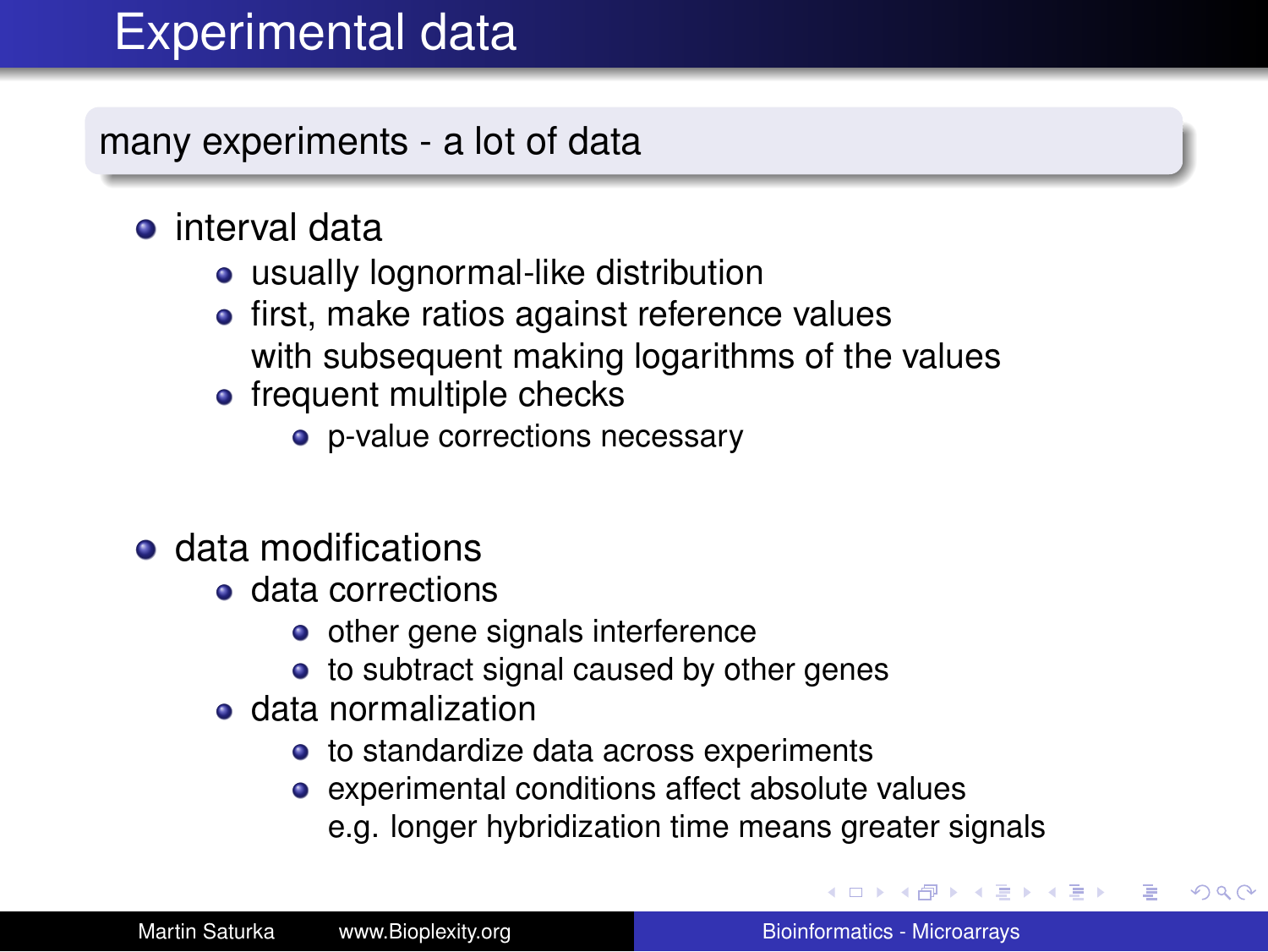## Data normalization

standardization methods

### • experiment data normalization

- to set unit average expression
- to set unit chosen gene reference expression
- low expression values of greater fluctuations
	- having both reference and sample of low values greater differences necessary for real alteration
- gene data normalization
	- usually normal-like distribution
		- after experiment-wise normalization
	- min / max cutoff of outliers
	- to set zero value as its mean
		- particular genes / proteins generally more (or less) expressed / abundant, not important for change detections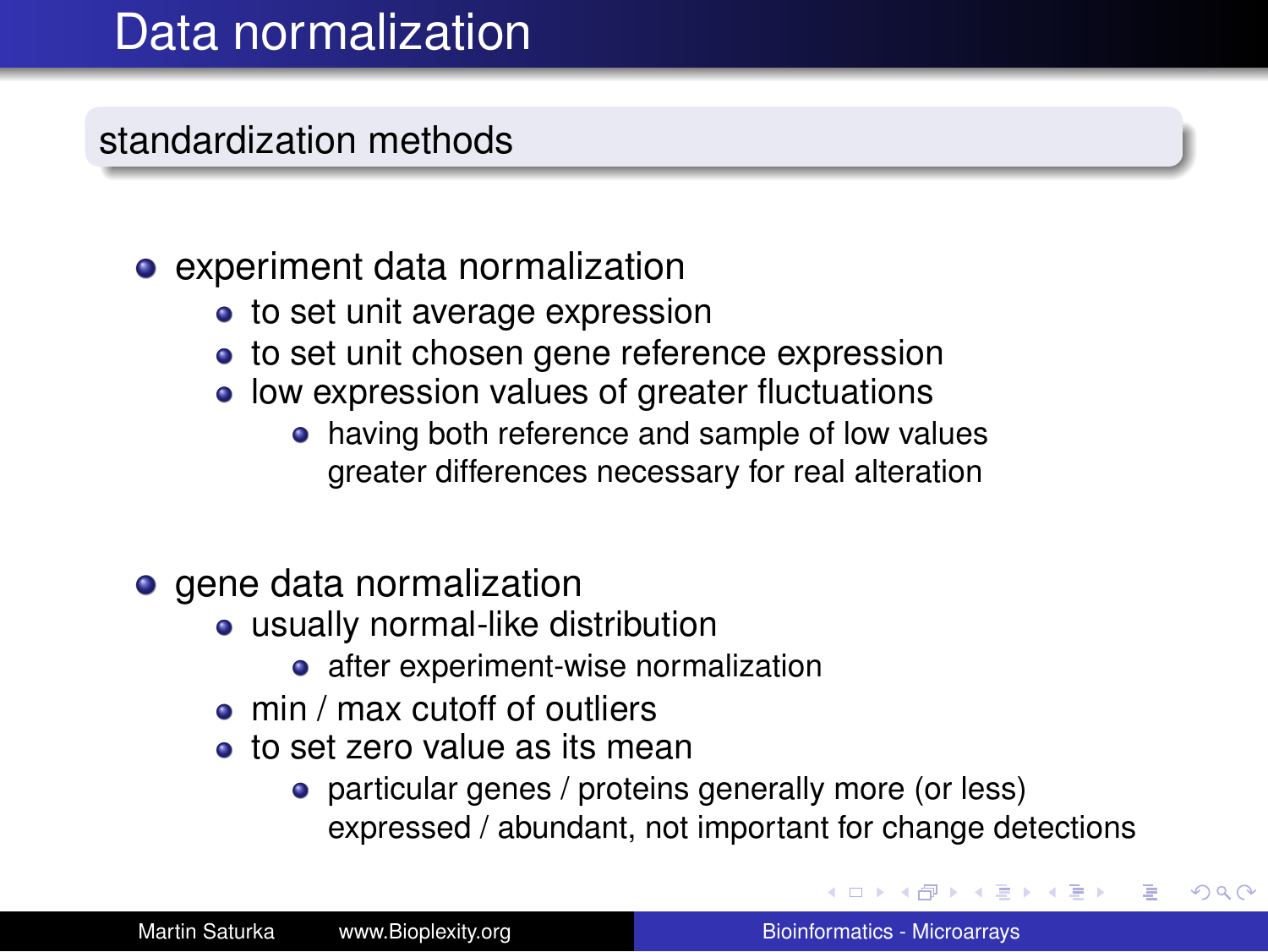data attributes and forms

#### experiment description - MIAME

- minimum information about a microarray experiment
- description of array design and gene expression experiment
- expression data tables
	- text files with genes as rows, experiments as columns

|          |        | tissue 1 tissue 2 tissue 3 |        | $\cdots$ |
|----------|--------|----------------------------|--------|----------|
| gene 1   | 3.2    | 2.4                        | $-4.2$ | -0.1     |
| gene 2   | $-0.2$ | 1.6                        | 5.9    | -6.7     |
| $\cdots$ |        |                            |        |          |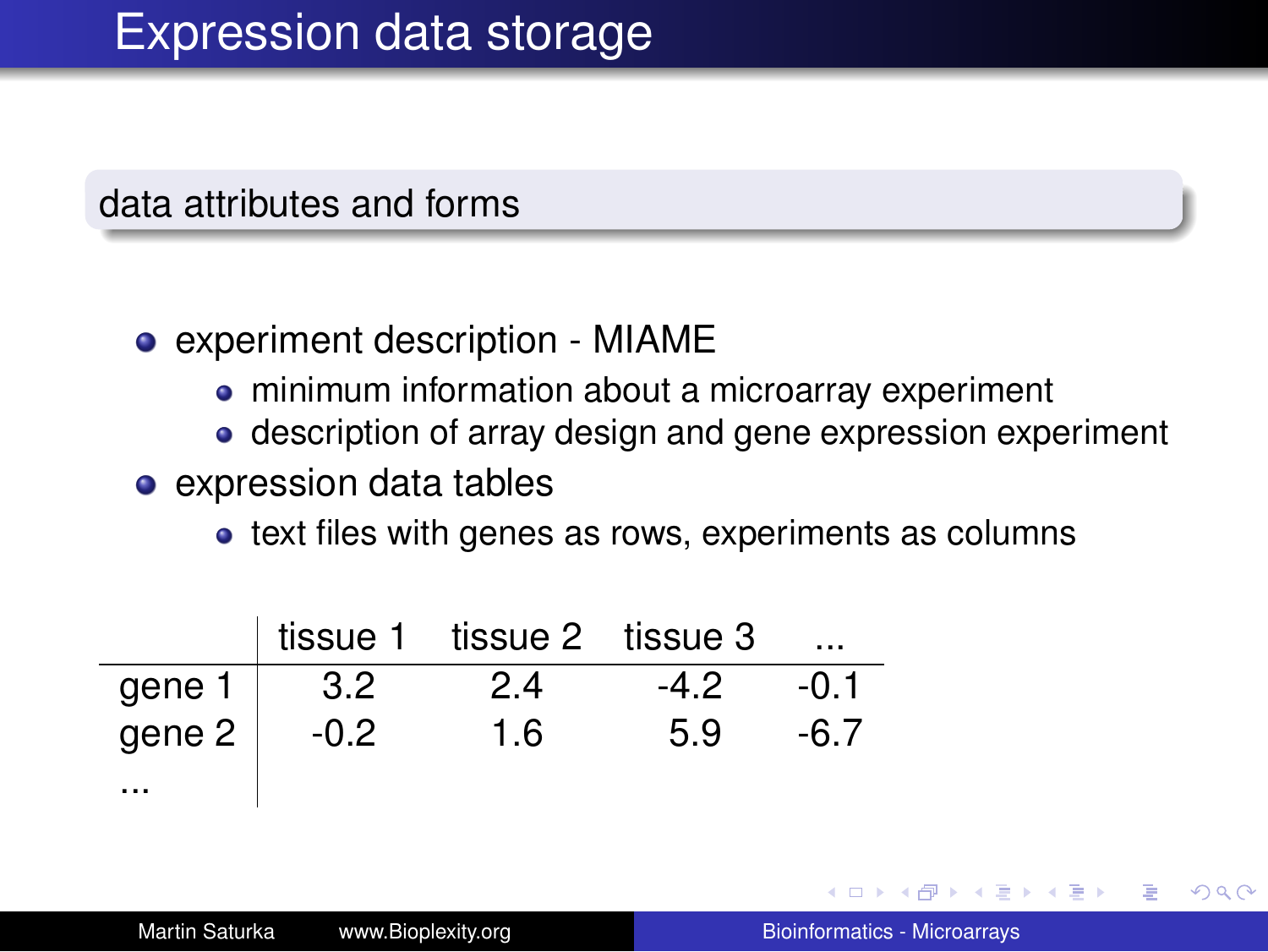more tests - greater possibility to gain a false positive

- multiple comparison adjustments of p-values
	- having *R* tests and a p-value *p<sup>i</sup>* of a test
	- Bonferroni correction:  $p_{i,adj} = R \cdot p_i$ 
		- the most conservative one, always correct
	- Sidak correction:  $p_{i,adj} = 1 (1 p_i)^R$ 
		- slightly less conservative than Bonferroni correction
- stepdown methods, with p-values:  $p_1 < p_2 < ... < p_R$ 
	- for Bonferroni correction:  $p_1$ <sub>adi</sub> =  $R \cdot p_1$ ,  $p_{2,adj} = \max(p_{1,adj}, (R-1) \cdot p_{2}), ...$
	- for Sidak correction:  $p_{i,new} = 1 (1 p_1)^R$ ,  $p_{2,adj} = \max(p_{1,adj}, 1 - (1 - p_{2})^{R-1}), ...$
	- **.** lesser p-values, still rather enough conservative

**K ロ ト K 何 ト K ヨ ト K ヨ ト**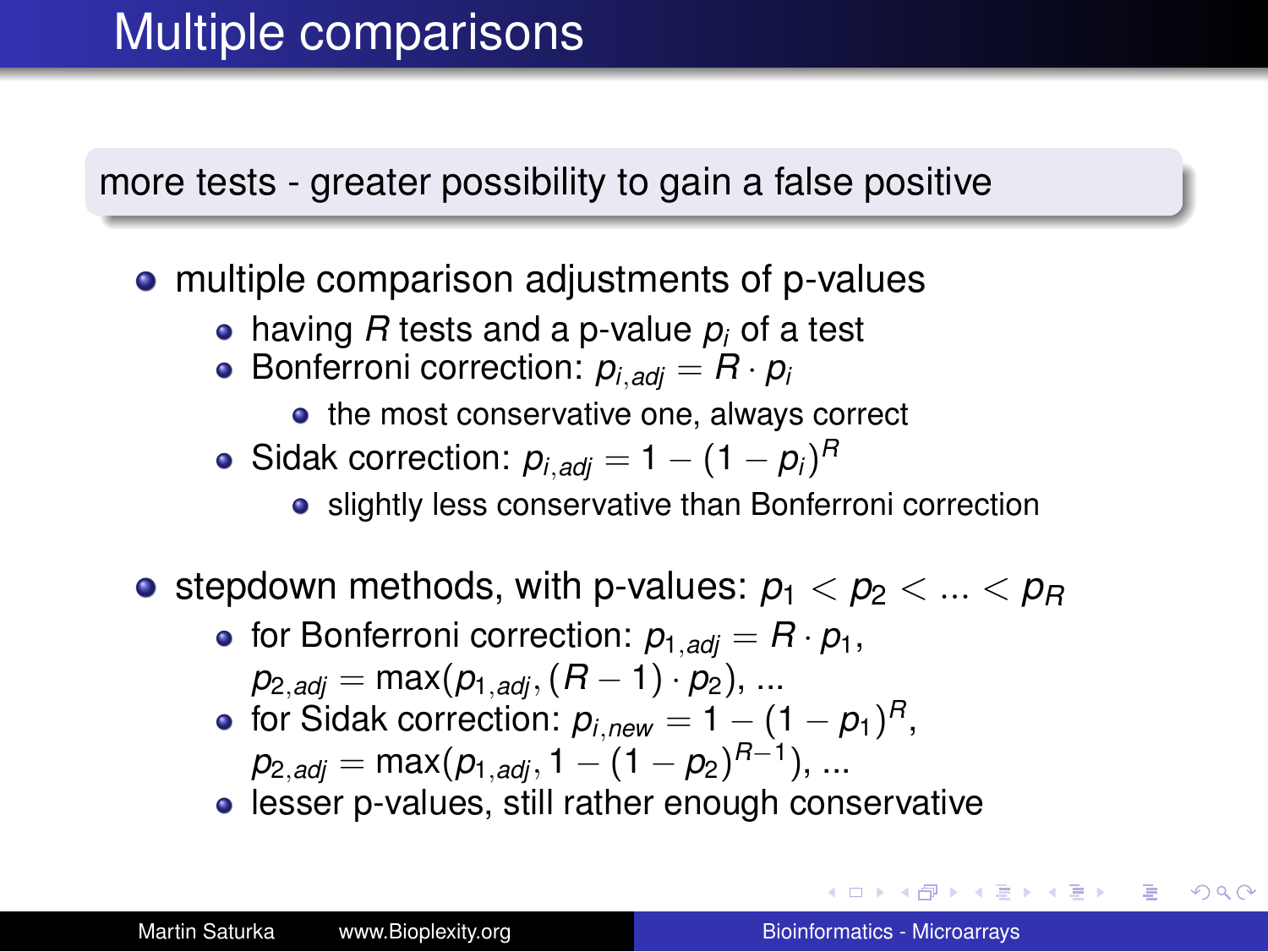## Other p-value corrections

- various correction methods
	- Tukey's method
		- for multiple tests on pairwise means differences
	- Scheffé's method
		- for multiple tests on contrasts among varibles
	- Marascuillo's method
		- $\bullet$  for multiple proportion comparisons
	- Hochberg's method
		- for uniformly distributed independent p-values
			- under their null hypotheses
- resampling methods
	- suitable for larger amount of replicas, usually not the case with microarrays, of frequent usage in data mining tasks
	- permutation tests, bootstrap method

**K ロ ▶ K 何 ▶ K ヨ ▶ K ヨ ▶** 

÷.  $QQ$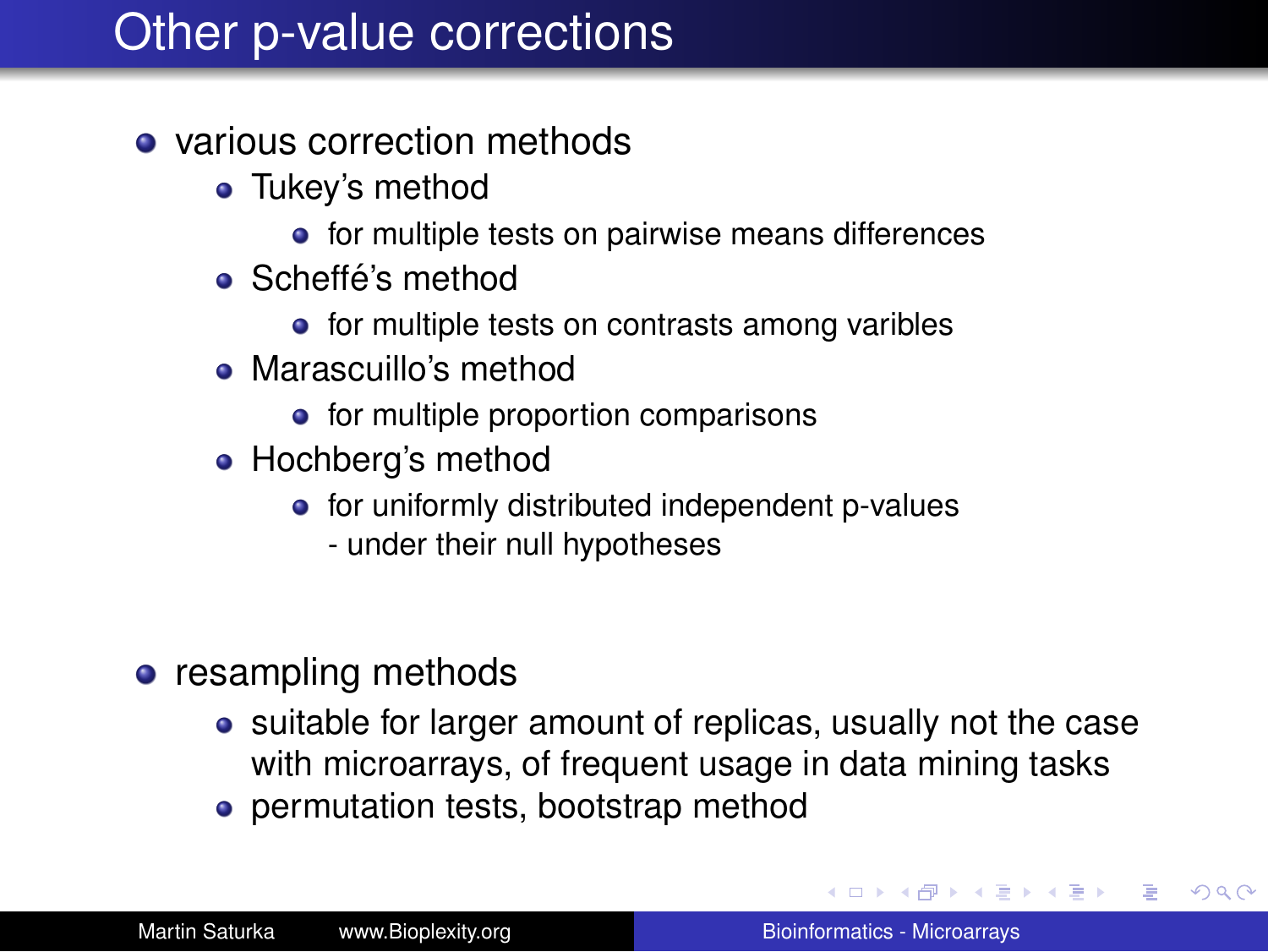### Expressom data processing

what to do with the data available

- **o** first to look at the data
	- data transformation and visualization
	- **.** linear methods and non-linear modifications
- altered expression detection
	- standard tests with multiple comparison corrections
	- resampling methods, suitable for huge amounts of data
- intriguing on the data
	- data clustering, regulatory networks
	- expression patterns search, data mining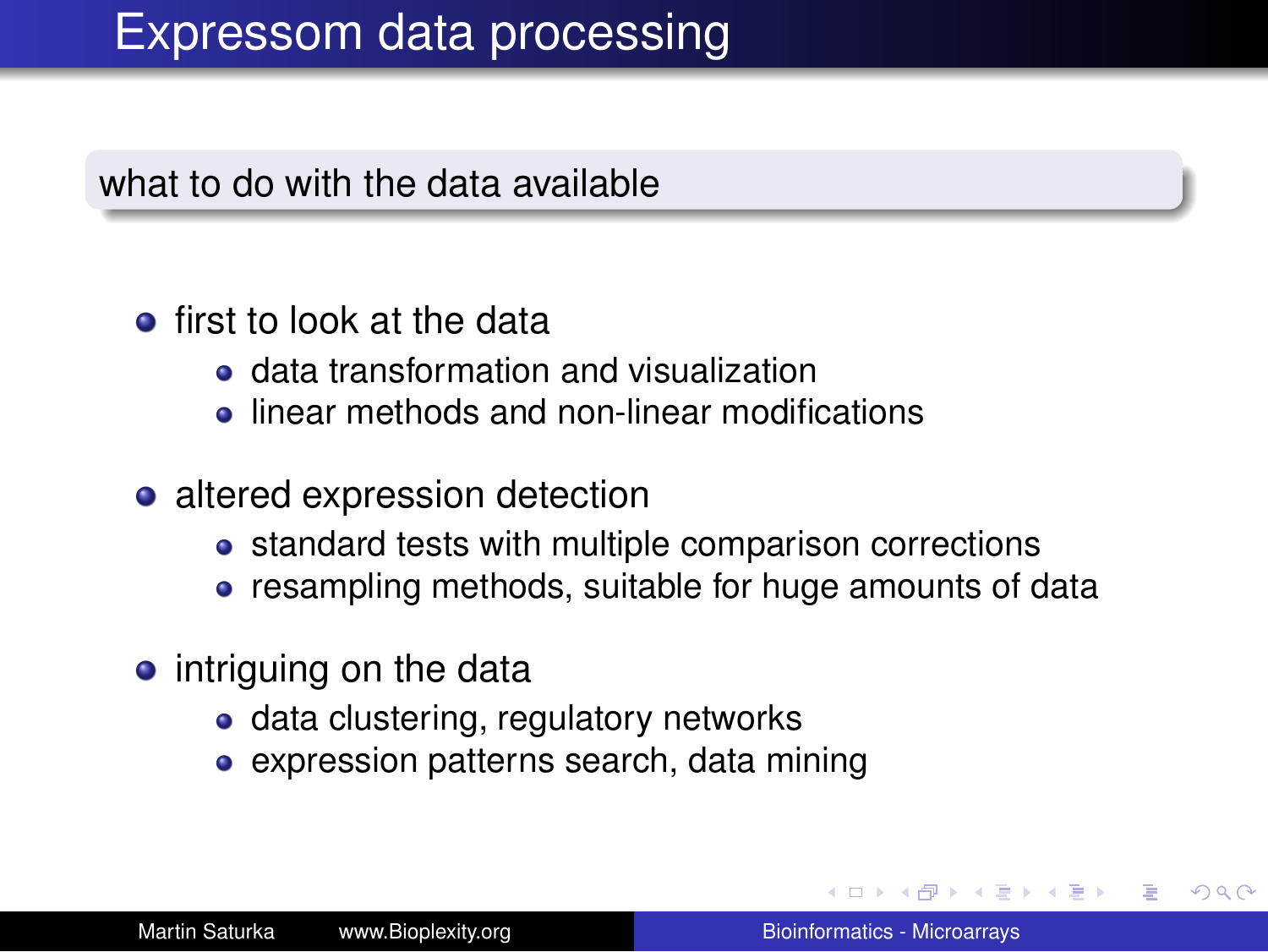## Data transformation

Linear methods

### • data of high-dimensional spaces

- experiments with huge amounts of properties, e.g. genes
- heavy usage of covariances between particular properties

### PCA, SVD

- geometric linear transformations such that projections onto low-dimensional subspaces of the first few dimensions maximize data variations
- factor analysis
	- search for hidden causes which explain most of common variability, i.e. with locking their individual variations
- **o** dimensionality reductions
	- linear initiatization of multidimensional scaling algorithms

**K ロ ト K 伊 ト K ヨ ト** 

 $\leftarrow \Xi \rightarrow$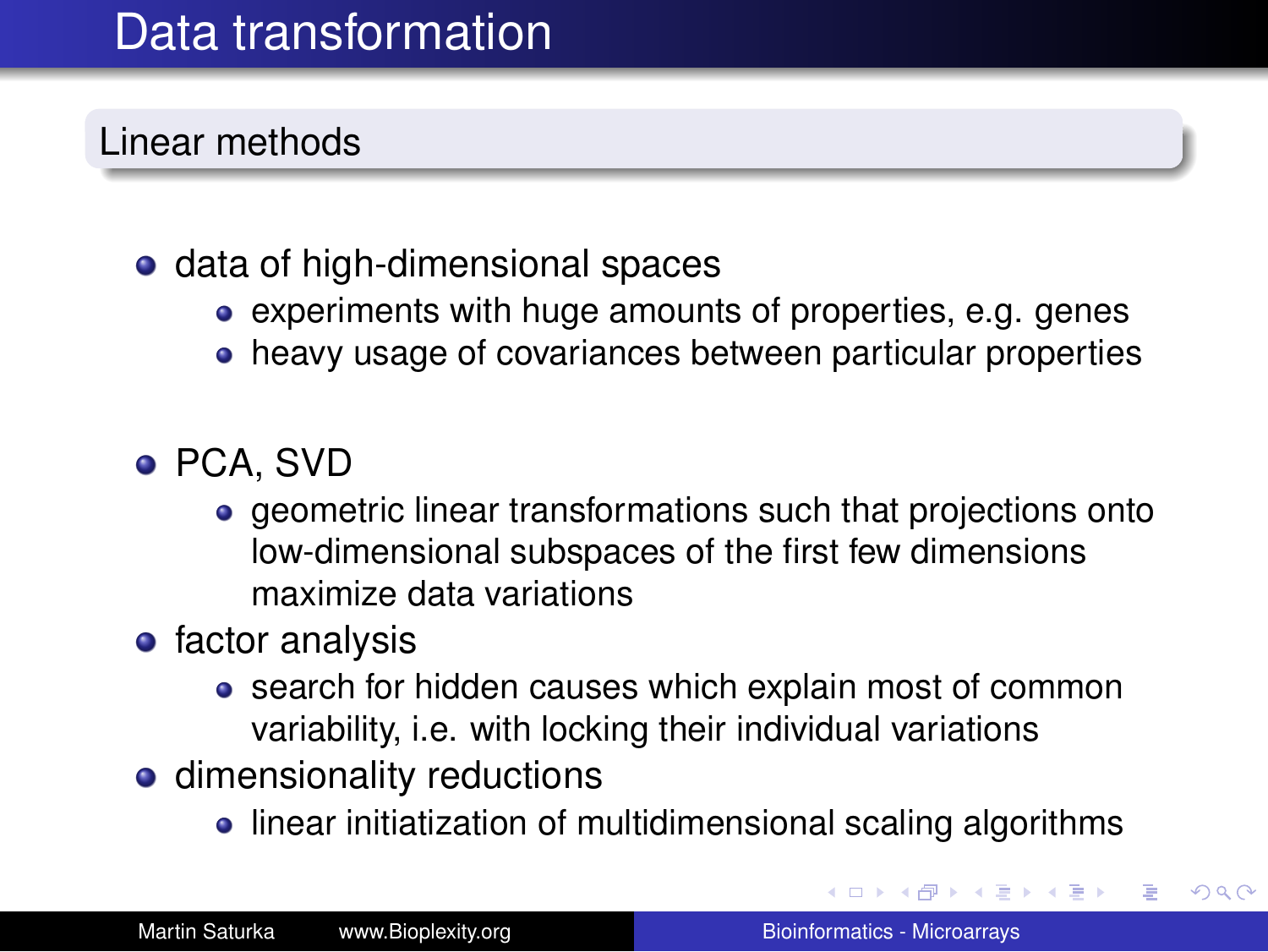## Covariance matrix

### $\bullet$  covariance: cov(*X*, *Y*) =  $E[(X – E(X)) \cdot (Y – E(Y))]$

- correlations for normalized relations
- standard deviation:  $\sigma_X = (E[(X E(X))^2])^{1/2}$
- **e** correlation:  $cov(X, Y)/(\sigma_X \cdot \sigma_Y)$
- normalized data *M*
	- data centers (i.e. means) for each property set to 0
	- variations set to be unit, neglection of unit scales
	- **o** then we deal with the correlations
- the covariance matrix
	- symmetric matrix with variance / covariance elements
	- multiplication of data matrix *M* ∗ *M<sup>T</sup>*
		- just dot products of the matrix rows
		- we assume, properties index the matrix rows

イロト イ押 トイヨ トイヨ トー

÷.  $QQ$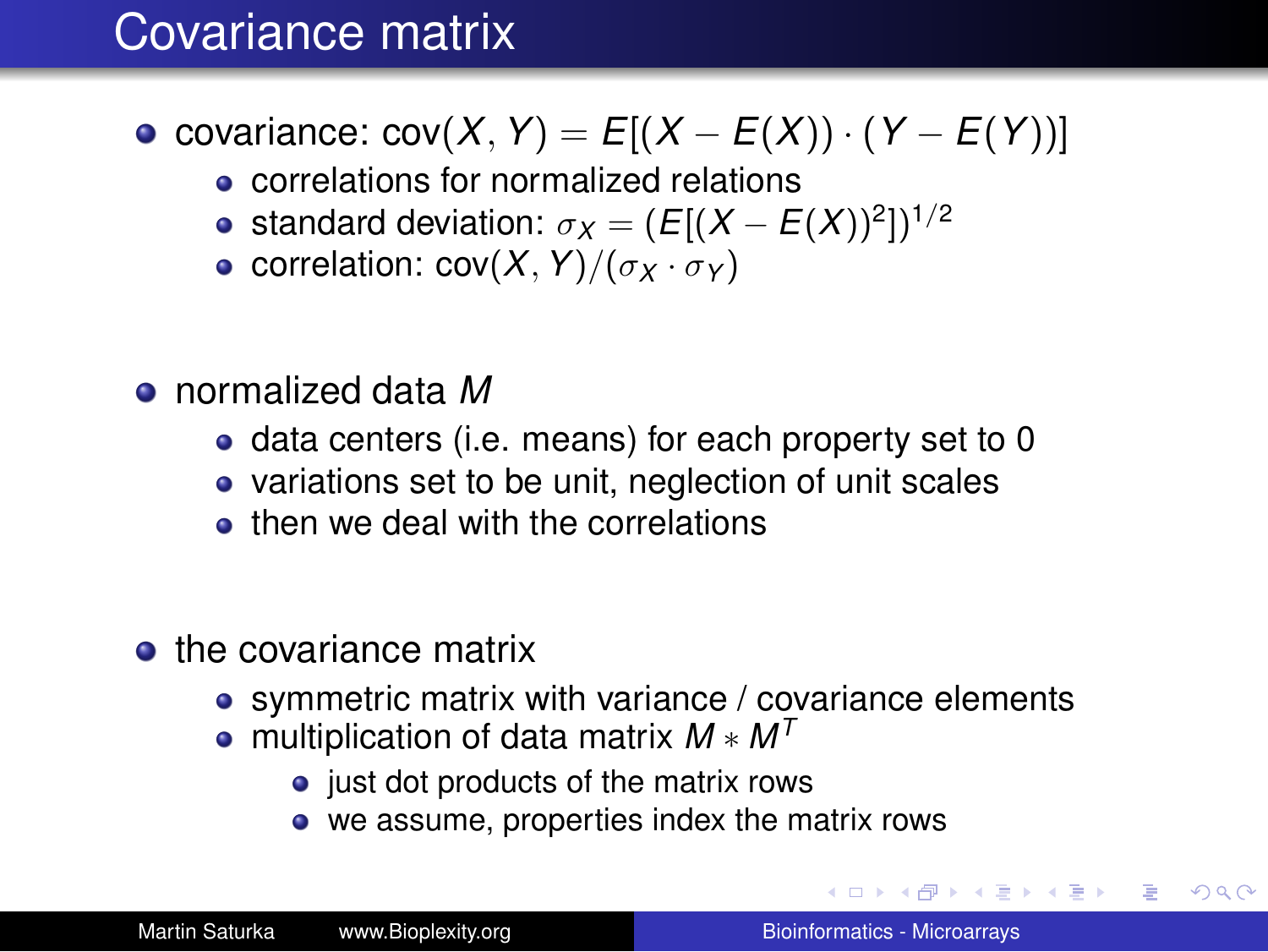## Data projections

#### covariance matrix eigenvector technics

- **o** linear projections
	- eigenvectors of the greatest eigenvalues the directions with the greatest variations of the data



重き B <span id="page-21-0"></span> $QQ$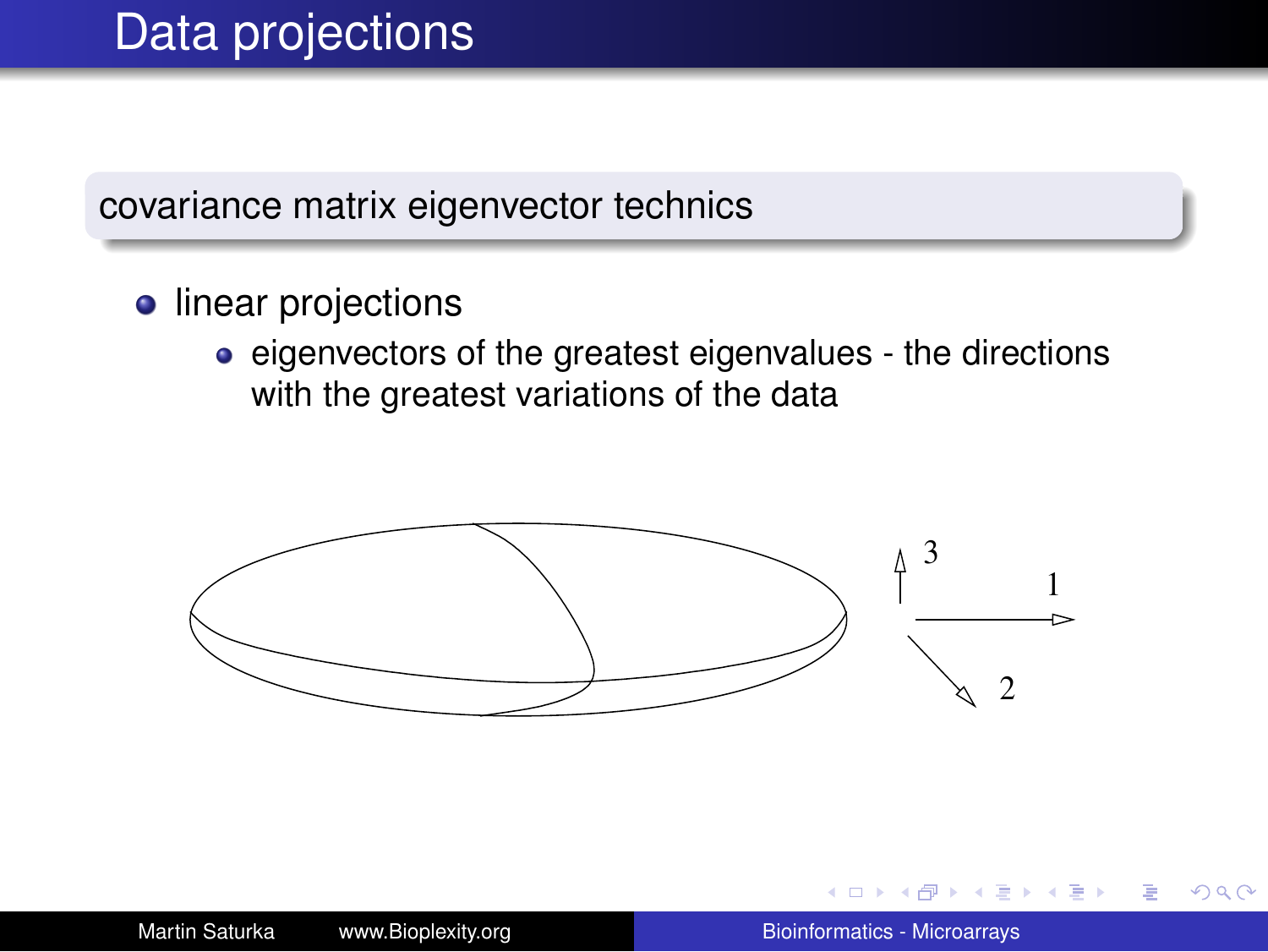### principal component analysis

- subsequent extraction of directions in a respective data space containing maximum of data variation
- the directions are orthogonal each other
- PCA algorithms
	- maximization of direction vector times data matrix product
		- **•** search for the other directions after the projection subtraction
	- eigenvector search of the corresponding covariance matrix
		- iterative search: vector covariance matrix multiplication
- amount of components to extract
	- to have large enough amount of total variance
	- eigenvectors of eigenvalues greater than 1
	- till smooth decrease of eigenvalue si[ze](#page-21-0)s

 $290$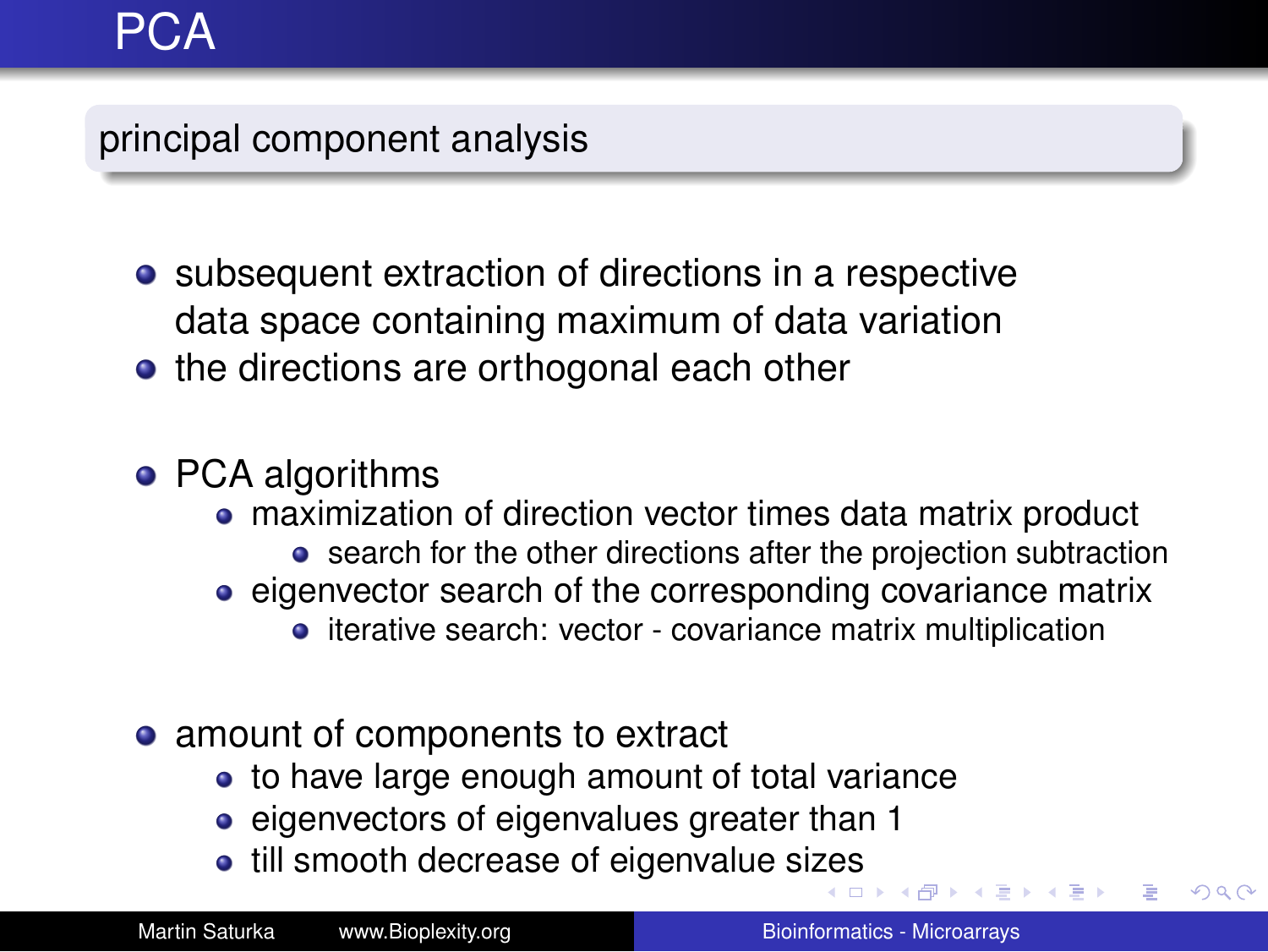# SVD

singular value decomposition

### $\bullet$  decomposition of the data matrix into product  $M = UDV^T$

- *U* principal components for *M* rows (genes)
- *V* principal components for *M* columns (tissues)
- *D* diagonal matrix
- geometric meaning
	- basis transformations of both row / column spaces such that the matrix (i.e. linear mapping) is given by the diagonal matrix
	- correspondence of the first rows of *U* and *V* matrices

イロメ イ押メ イヨメ イヨメー

ă.  $QQ$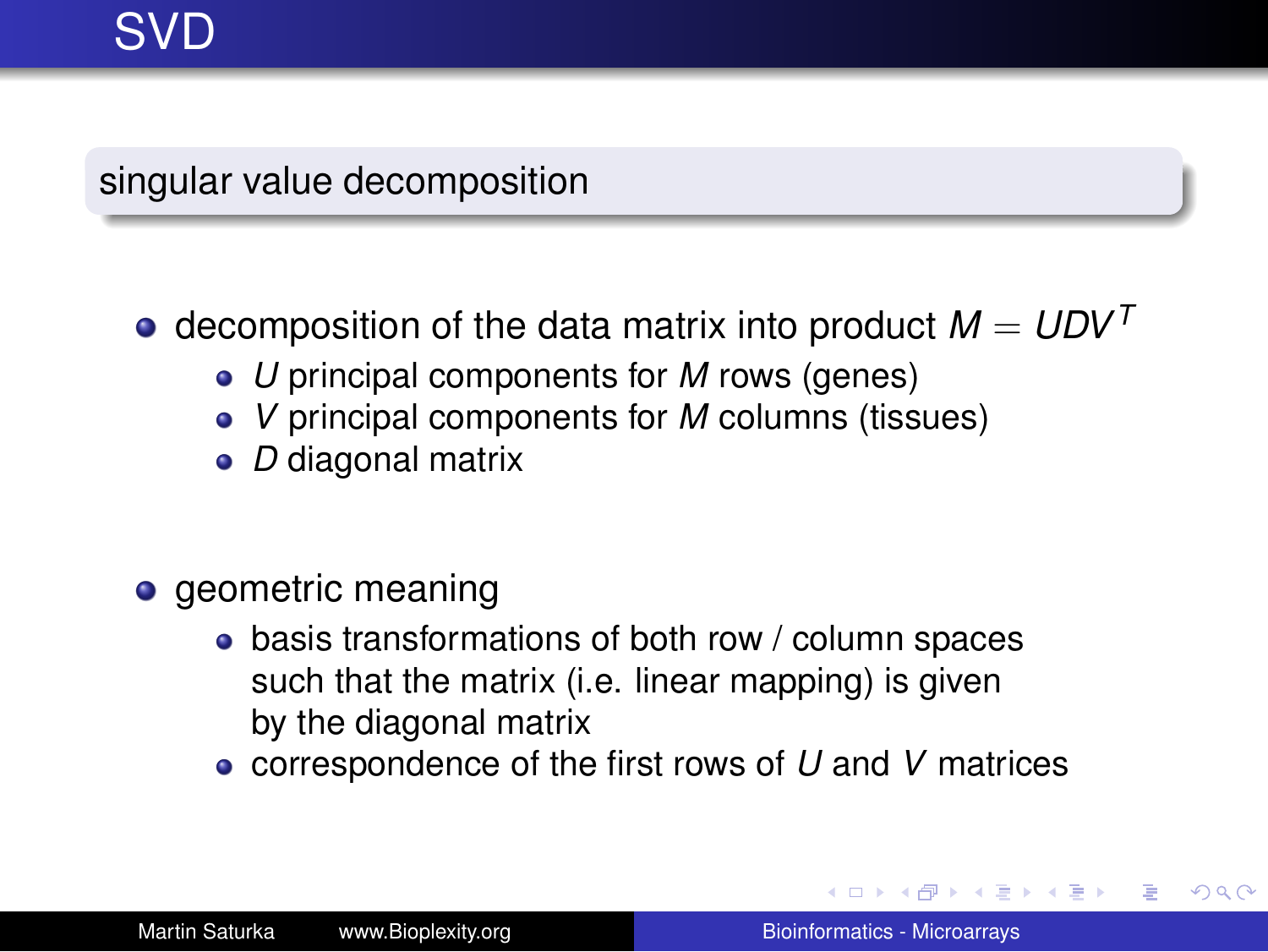## **Factor analysis**

- **o** search for hidden factors
	- factors with their loadings, i.e. factor-variable correlations
- PCA under low noise
	- principal component analysis
	- total variance description
- **CFA** under high noise
	- common factor analysis
	- description of common variance only
- PCA and CFA usually give similar results
- other: ICA (signal processing)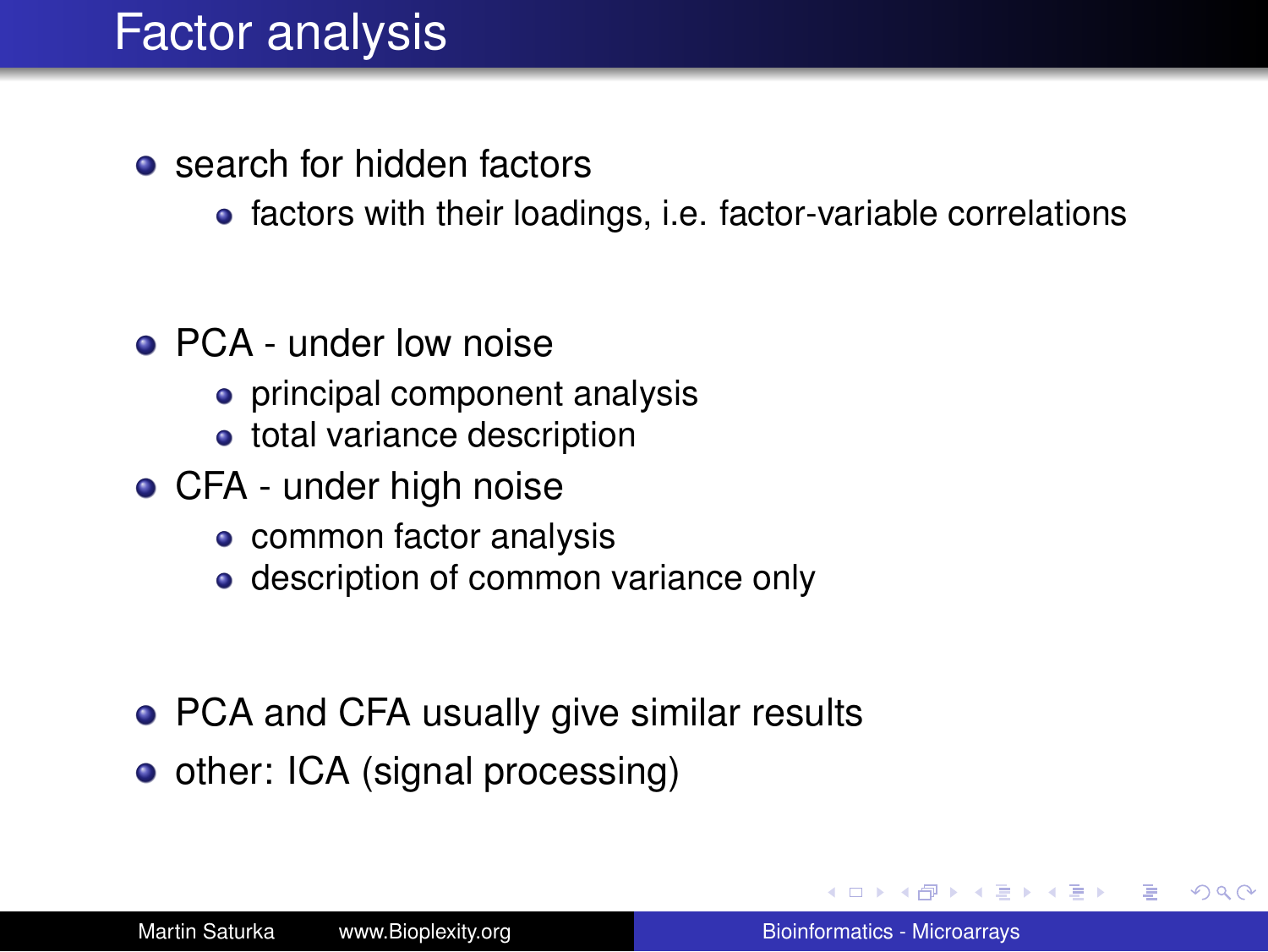## Common factor analysis

- independent variances
	- **e** each variable contains its own variance
- **o** communalities
	- the parts of total variances caused by factors shared with the other variables
	- multiple regression for communality approximation
- **e** factor rotations
	- frequent task after factor extraction
	- the first factor with the highest overall loadings
	- to maximize variances in the loadings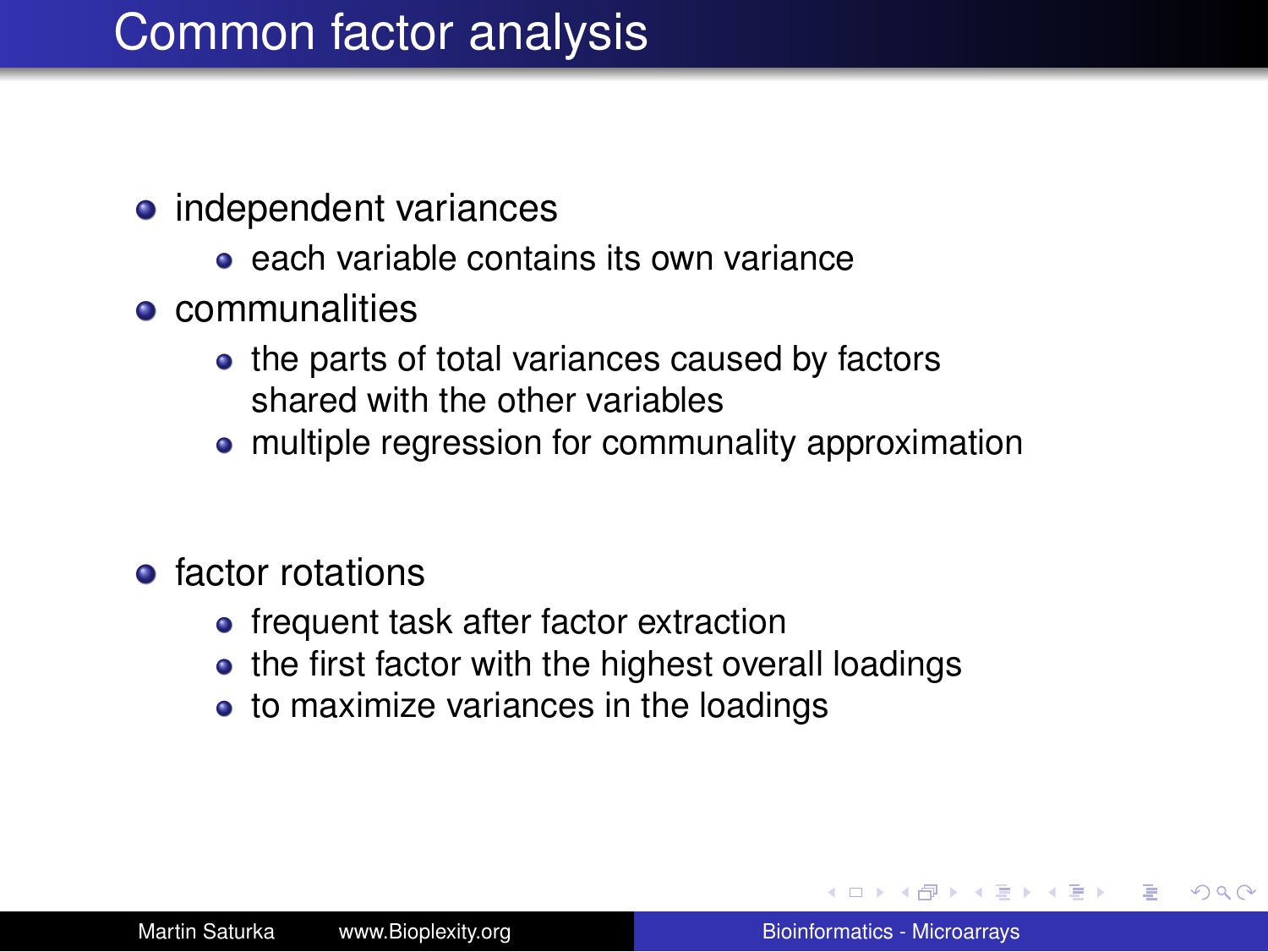## Linerity assumptions

- good as the first approximation, a starting point
- rather weak assumption for real data explorations

- up to now, the new variables (directions / factors) were just linear combinations of the data variables
- nonlinear projections hard to compute
	- weak non-linearity relatively fast and approachable
	- to start with linear combinations with subsequent modifications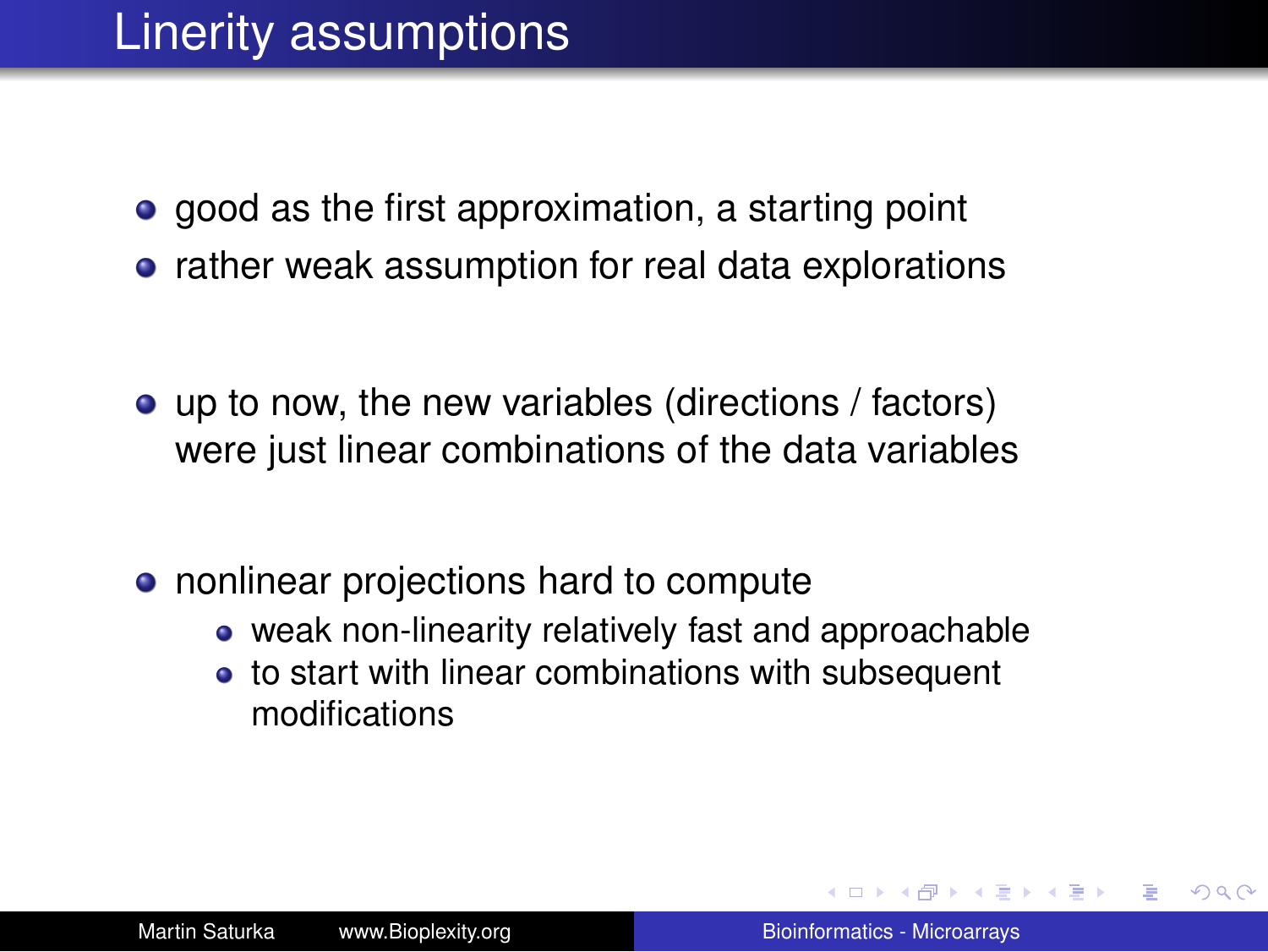### Data visualization

multidimensional scaling

- reduction of the high-dimensional space
- **•** frequently: projections onto eigen vectors



す重きし ÷.  $2990$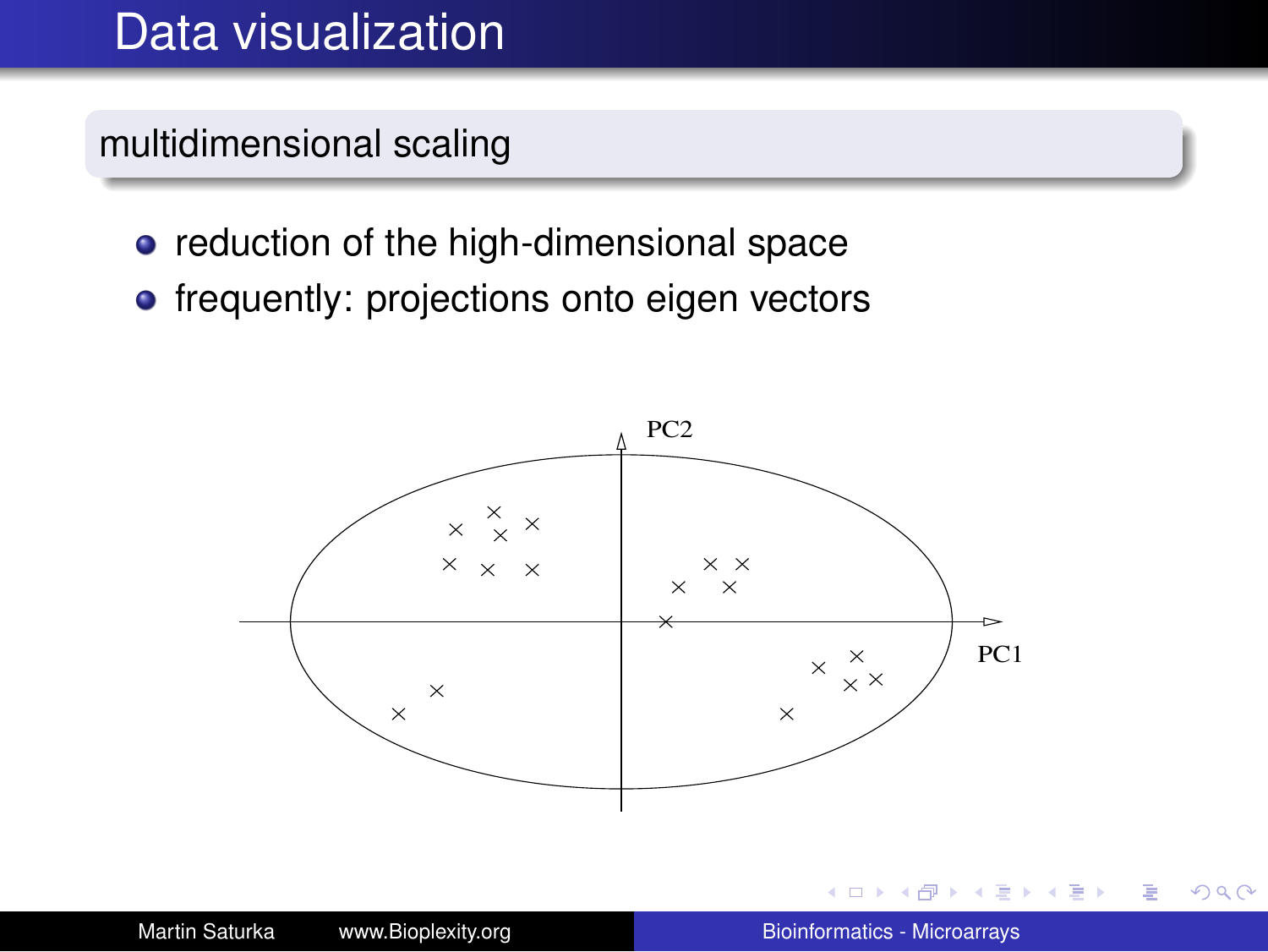### glass-like ordering

- neglection of long-distance ordering
- short distances of higher priority
- **•** non-linearity
	- linear projections as a starting point
	- nonlinear methods for the requested order
	- vanishing forces for data localization

重き ă  $QQ$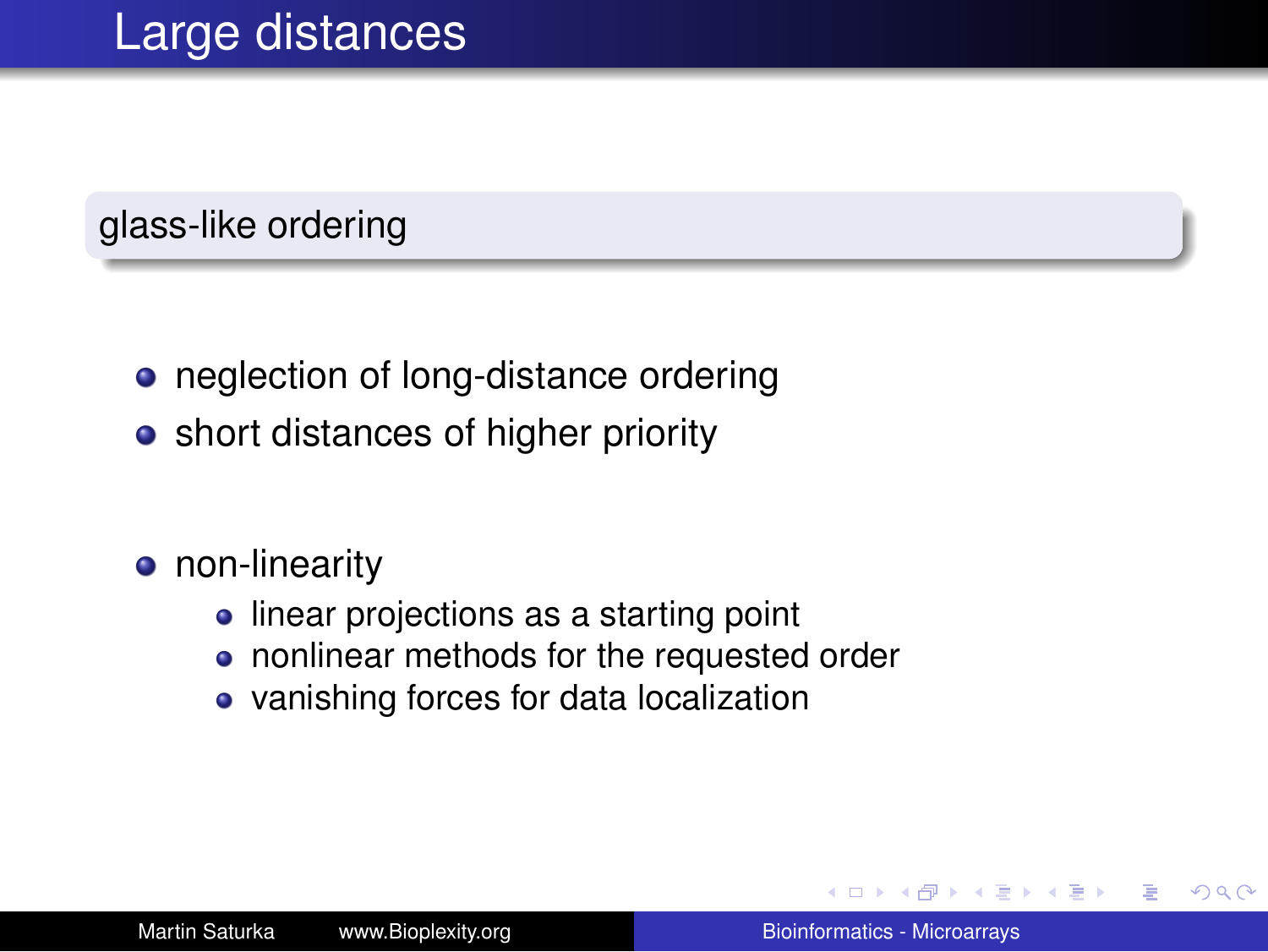# MDS algorithms

- 2-dimensional figures
	- standard algorithms for graph layouts
		- energy minimization of a system of dynamic springs with stiffness inverse to square of node distances
		- force-directed algorithm for both attractive (for close nodes only) and repulsive forces
- MDS algorithm start
	- start with arbitrary / eigenvector-based positions
	- start with an (eigenvector) one dimensional projection graph layouts on subsequent center-off slices
- MDS algorithm iteration
	- $\bullet$  iterate all the positions, with vanishing forces
	- problems with local minima

イロト イ押 トイヨ トイヨト

 $2990$ 

B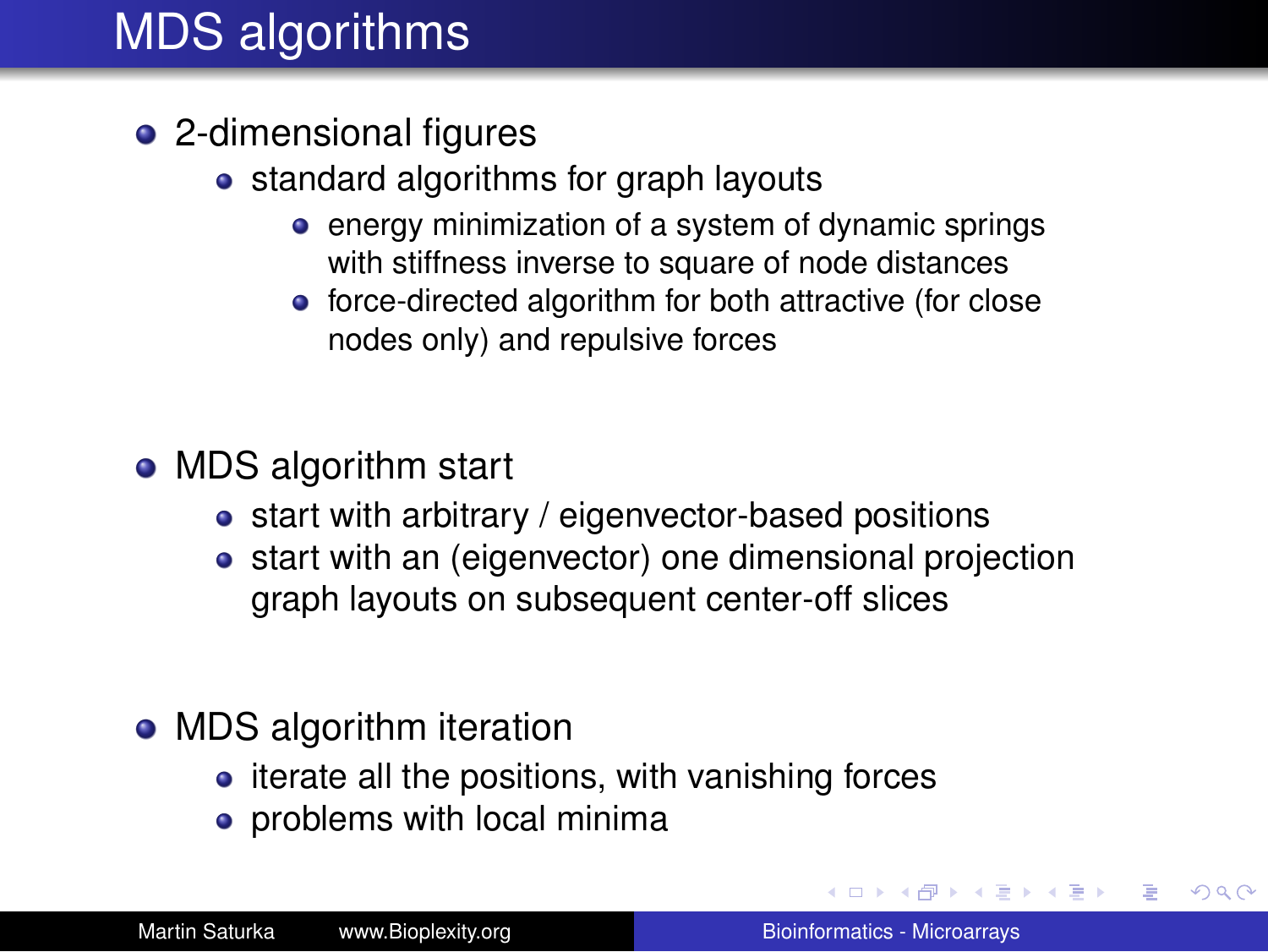### MDS obstacles

local minima avoidance

- many starting configurations
	- not necessary exact eigenvectors as the start directions
- random node position changes
	- simulated annealing, genetic algorithms, etc.
- covariant node exchanges
	- spin glasses analogy, mutual close nodes transitions

 $\leftarrow$   $\Box$ 

つへへ